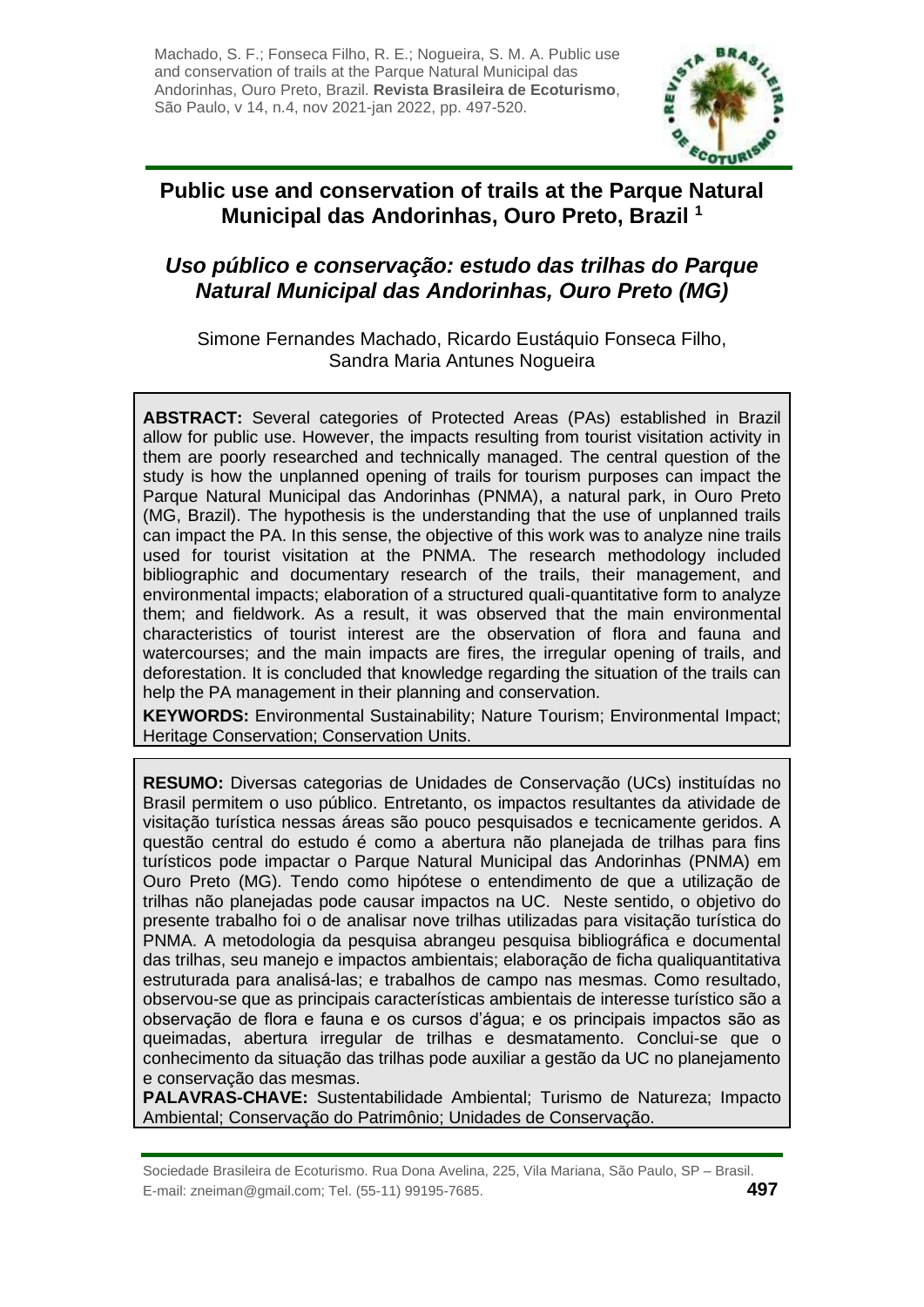#### **Introduction**

Conservation actions in Brazil developed progressively from the 20th century onwards, mainly after the 1970s, as a result of industrial advances, population increase, and because of new urban patterns and consequent processes of environmental degradation.

In this context, Permanent Preservation Areas (PPAs) and Protected Areas (PAs) were established. Both were created by federal laws, PPAs through the Forest Code, Federal Law nº. 4,771 (BRASIL, 1965); and the PAs by Federal Law nº. 9,985 (BRASIL, 2000) – which regulates the National System of Nature Conservation Units (in Portuguese *Sistema Nacional de Unidades de Conservação da Natureza* - SNUC).

While the first is restricted to forested or geologically unstable areas, with pre-established geographic boundaries, the latter has a greater scope, protecting various natural assets and with delimitation established through technical studies and popular consultation.

PAs are divided into two groups: Sustainable Use and Full Protection. The first ones aim to make the conservation of nature compatible with the sustainable use of a portion of its natural resources. The latter only admits the indirect use of their resources (BRASIL, 2000). In both, except for cases protected by law, activities of "public use" may be allowed. According to Magro (1999), this expression was adopted by official bodies as a term related to the management of protected natural areas in the country, representing those where visitation activities are allowed, with restrictions defined by the management plan and by the management of the PA.

One of the forms of public use is tourism, which according to the World Tourism Organization (WTO, 2001), "comprises the activities that people perform during their travels and they stay in places other than their usual surroundings, for a consecutive period of less than one year, for leisure, business or other purposes". Nonetheless,

> The consequences of the large flow of people in the sensitive environments of the PAs make the planning of spaces, equipment, and tourist activities fundamental, to avoid damage to the environment, as well as to ensure the attractiveness of resources for future generations. In general terms, the impacts of tourism are discussed to identify the footprint left by the tourist, by tourism and its associated infrastructure, on the environment that was transformed into a destination (SANTANA, 2009, p.148).

The public use of the PA, as for recreation/in a touristic way, generates environmental impacts, and the severity depends on the ability of the environment to resist and recover. Therefore, it is up to the management, standardize and supervise acceptable limits in each area of the PA, to mitigate impacts (TAKAHASHI, 2004). Santana (*Op cit*.) pays attention to the

Revista Brasileira de Ecoturismo, São Paulo, v 14, n.4, nov 2021-jan 2022, pp. 497-520. **498**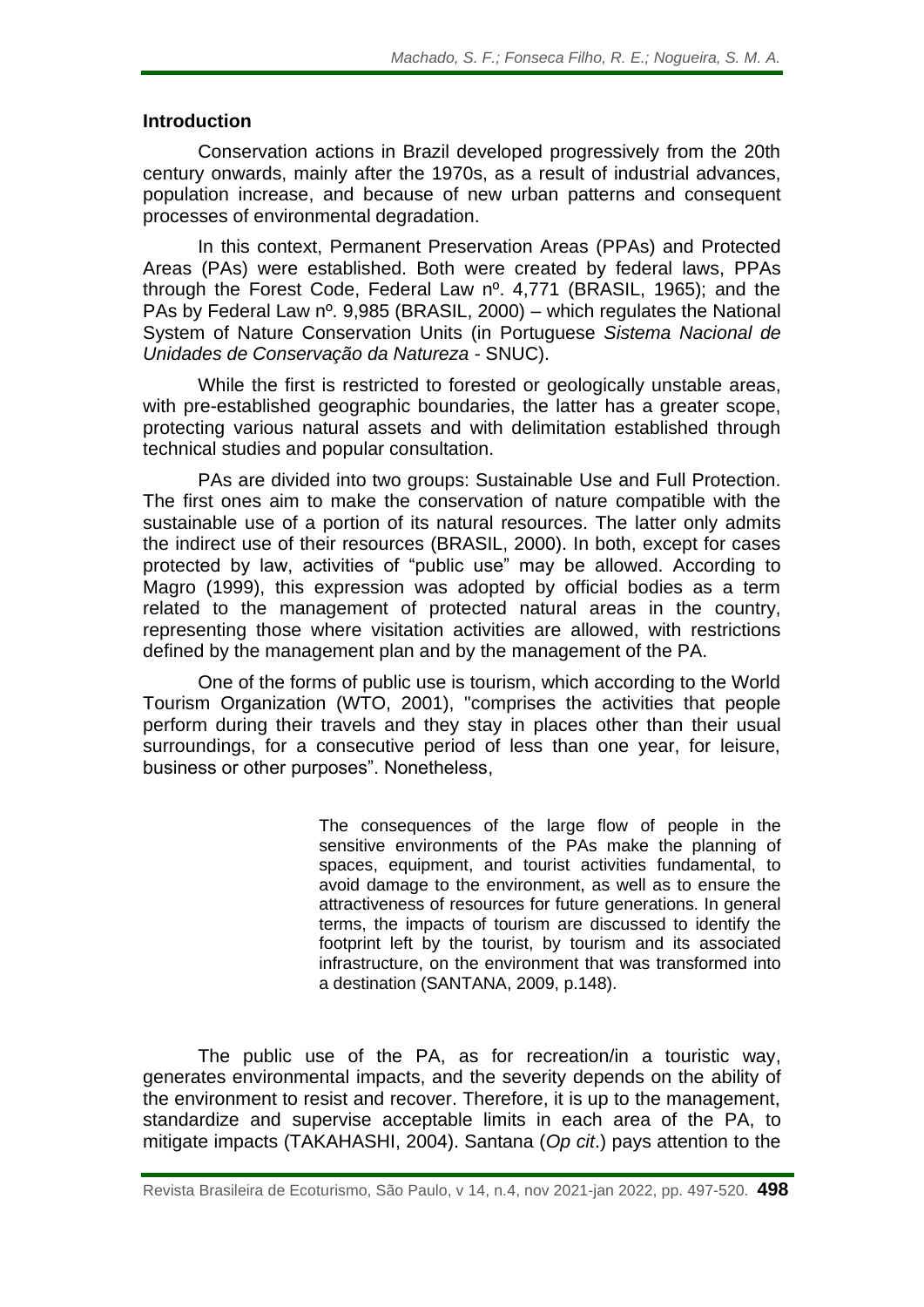*Public use and conservation of trails at the Parque Natural Municipal das Andorinhas, Ouro Preto, Brazil*

fact that very few tourists generate negative impacts in a conscious and premeditated way, and usually collaborate when there is accessible information or code of conduct.

Trails are usually the first structural elements developed in PAs, generally, to access attractions, and therefore, frequently used by tourists. In the Parque Natural Municipal das Andorinhas (PNMA), a natural park in Ouro Preto, Minas Gerais (MG), nine trails present environmental changes due, in part, to visitation.

> The large flow of visitors, combined with the lack of awareness of users, is causing an accumulation of garbage in areas of waterfalls and trails inside and outside the PA, in addition to the use and opening of new trails for sports such as motocross, which can enhance the erosive effects and drive away fauna (MYR, 2017, p. 786).

In this sense, the objective of this work is to these trails, used as access to the tourist attractions in the PNMA. The hypothesis that arises is that, when not planned and monitored, their use may go against the conservationist and environmental sustainability principles of the PA. And the relevance of the research lies in the search for mechanisms that help in the identification of impacts and in planning for the compatibility of visitation activities with the conservation goals of these places, thus ensuring the sustainability of their natural resources and improving the experience for the visitor.

#### **Theoretical Reference**

One of the most important initiatives for sustainable development was the Stockholm Conference (United Nations Conference on the Human Environment), in 1972. However, sustainable development only became the main issue of the environmental policy after the United Nations Conference on Environment and Development (Rio-92). On the occasion, the United Nations, through the Our Common Future report, published by the World Commission for the Environment and Development in 1987, established the concept of sustainable development, "*it meets the needs of the present without compromising the ability of future generations to meet their own needs*" (MIKHAILOVA, 2004, p. 26).

The environmental legislation in Brazil took shape in the 1960s. The new Forest Code dates from this period (BRASIL, 1965), a set of laws already concerned with the rational and balanced use of natural resources.

Initiatives before Rio-92 were important for public environmental policies in Brazil, such as the creation of the Special Secretariat for the Environment in 1973; Law No. 6,938, establishing the National Environmental Policy (BRASIL, 1981); and the Federal Constitution (BRASIL, 1988), which stated in its Article 225 that "*everyone has the right to an ecologically balanced environment, imposing on the Public Power and the community the duty to defend and preserve it for the present and future*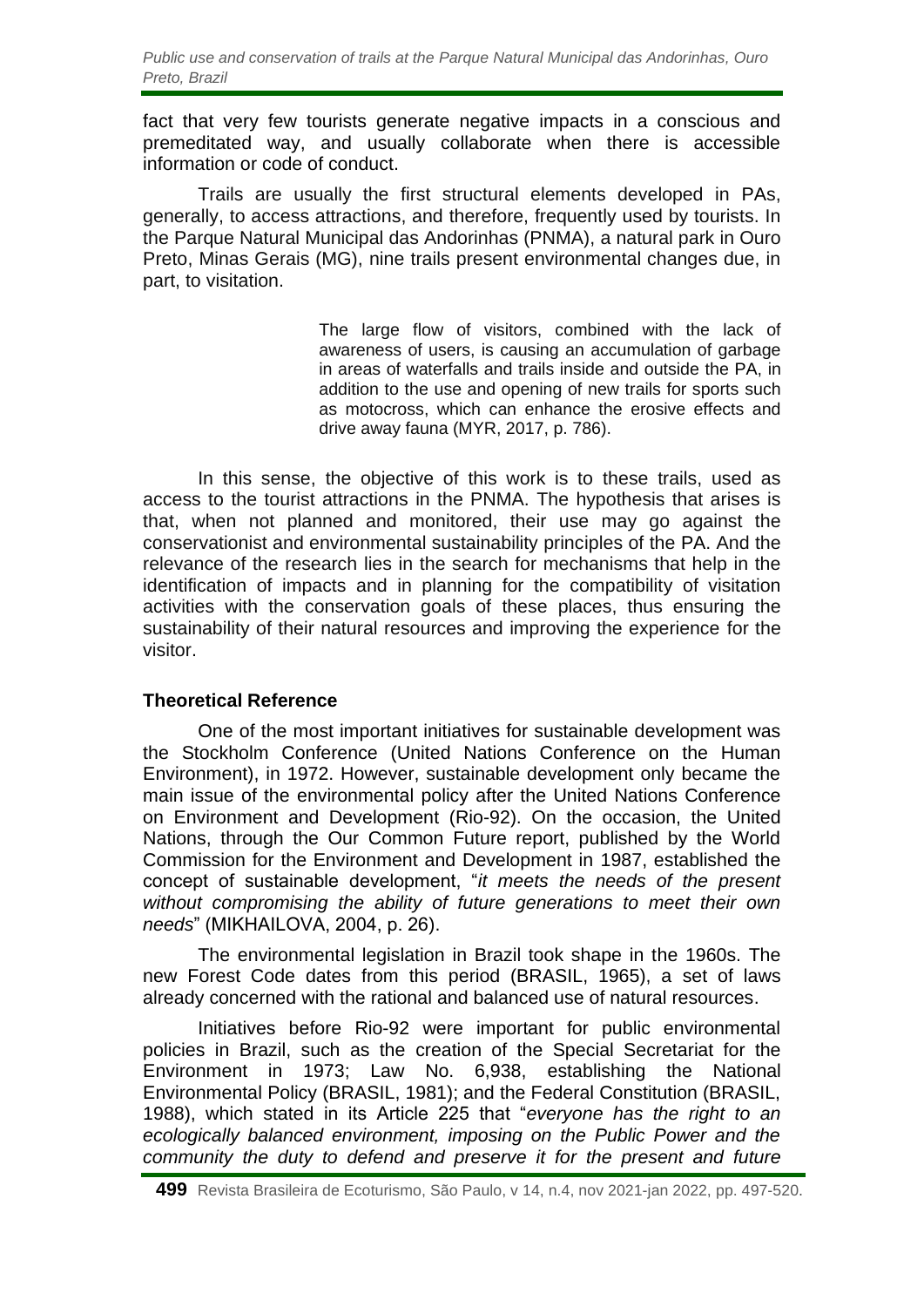*generations*". About a decade later, the SNUC regulated the creation of the PA.

In this context, there was a need for studies that would make the management of established PAs feasible. According to the SNUC Law (BRASIL, 2000), management is "*every procedure aimed at ensuring the conservation of biological diversity and ecosystems*". For Cifuentes, Izurieta, and Faria (2000, p. 105), "*the management is considered effective when the set of actions undertaken allows to satisfactorily fulfill the objectives for which the protected area was created*".

Part of the management of the PAs takes place through trails which, according to the ABNT (2008, p. 1), are "*narrow lanes, usually unpaved and impassable for passenger vehicles*". Until the 19th century, they were the main component of the land transport infrastructure of the peoples of the planet. An example of this is that "*the* bandeirantes *used to stride the existing trails, left by natives in the region*" (SILVA, 2016, p. 20). However, it is not possible to state that part of the PNMA trails dates to that time, but Vasconcelos (1974) affirms that some were opened by pioneers, who arrived at Morro de São João and founded the then named Vila Rica. "*People, cargo and domestic animals moved through the trails*" (ICMBio, 2018, p. 9), besides the emphasis given, in PAs, to their educational and recreational use (TAKAHASHI, 2004).

For Lechner (2006), trails are usually the first of the infrastructure elements developed whenever a new protected area is constituted, and this often occurs before planning. Leung and Marion (2001, p. 18) point out that they "can be created and maintained formally by management agencies or created informally by users". However, "*such differences in the informal occurrence of trails have implications for their fragmentation effects, as well as for monitoring and management strategies*" (LEUNG; PICKERING; COLE, 2012, p. 1).

In this sense, Eisenlohr *et al*. (2013, p. 418) consider that "*negative impacts on biodiversity caused by ecotourism are aggravated by the fact that trails are usually treated only as a means of travel to natural tourist attractions, and do not receive appropriate conservation*".

Thus, for their implementation, it is necessary to consider the following aspects:

> a) highlighting and spreading the culture associated with the route; b) seeking to restore the traditional path as much as possible c) supporting the sustainable development of the environment; d) considering the natural resources and elements of the archaeological, cultural, and ethnographic historical heritage; e) the existence of support services along the way (accommodation, parking, accesses, traditional commerce, etc.); f) possible intercommunication with public transport networks; g) possible actions for the recovery and requalification of assets; h) suitable for all types of users; i) avoiding dangerous or risky routes; j) avoiding fragile natural areas and risks of fire (OLIVEIRA, 2007, p. 6-7).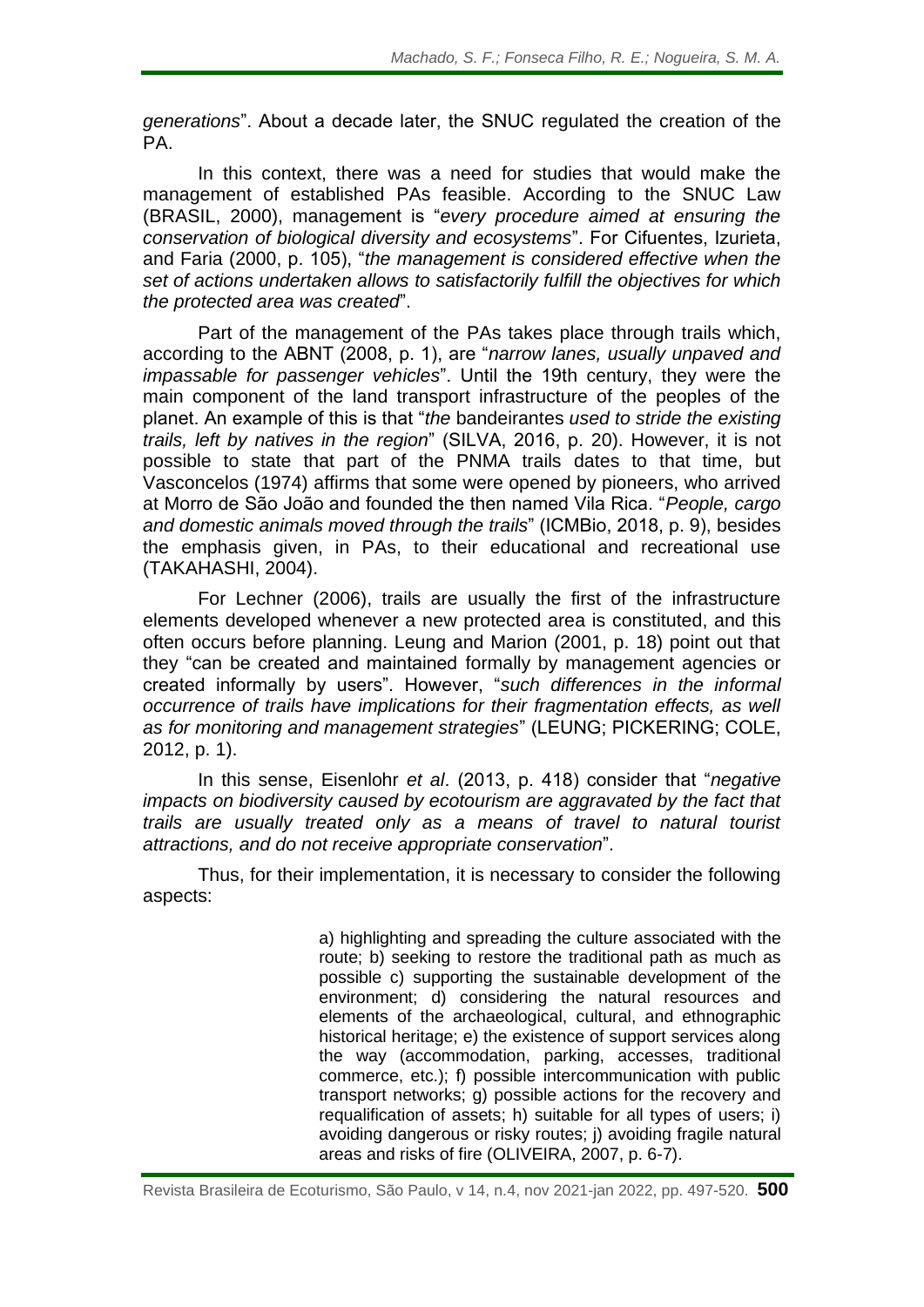*Public use and conservation of trails at the Parque Natural Municipal das Andorinhas, Ouro Preto, Brazil*

The trails can be classified in different ways, for example, "*taking into account their function, extension, level of difficulty and resources used in their interpretation*" (BRAGA, 2007, p. 125). A common misconception is that the implementation of trails does not influence the dynamics of the landscape and the ecosystem, due to their small dimensions. However, when in places more prone to degradation, under intensive use, and without management, they can compromise the general objectives of the PAs (KROEFF, 2010).

Soil degradation is defined by the Brazilian Association of Technical Standards (ABNT, 1989, p. 6), as the "*adverse change in the characteristics of the soil concerning its various possible uses, both those established in planning and potential ones*".

Activities on an interpretive trail can have their objectives broken down into points related to environmental experience, perception, and interpretation, with the main objective of recovering the meaning and value of the person-environment interaction. "*For this reason, environmental interpretation activities can be developed and mobilized based on the desire to re-educate actions regarding the environment, providing changes in actions and emotions*" (SILVA; BOZELLI; FREIRE, 2018, p. 2).

> Interpretive trails, therefore, are examples of formative and informative activities, which provoke new processes of adaptation and assimilation, related to the development of structured experiences and knowledge about the environment. (PAIVA; FRANÇA, 2007, p. 102).

In the PNMA, there are 11 formal accesses, consisting of nine trails (totaling about 10 km) and two roads (Table 1), located mostly in the centersouth region of the Park (Figure 1).

| Name of the Trail                 | Approximate distance from the trail to<br>the administrative headquarters of the<br><b>PA</b> |
|-----------------------------------|-----------------------------------------------------------------------------------------------|
| Trilha Cachoeira das Andorinhas   | 550 m                                                                                         |
| Trilha da Cachoeira dos Pelados   | 650 m                                                                                         |
| Trilha da Cachoeira Véu da Noiva  | $1,100 \; m$                                                                                  |
| Trilha do Baú                     | 690 m                                                                                         |
| Trilha do Mirante Pedra do Jacaré | 525 m                                                                                         |
| Trilha do Poço da Folhinha        | 2,450 m                                                                                       |
| Trilha do Poço do Baú             | 600 m                                                                                         |
| Trilha do Vermelhão               | $2,800 \; m$                                                                                  |
| Trilha dos Setores de Escalada    | 650 m                                                                                         |

**Table 1:** Trails intended for public use in the PNMA.

**Source**: research data (2019).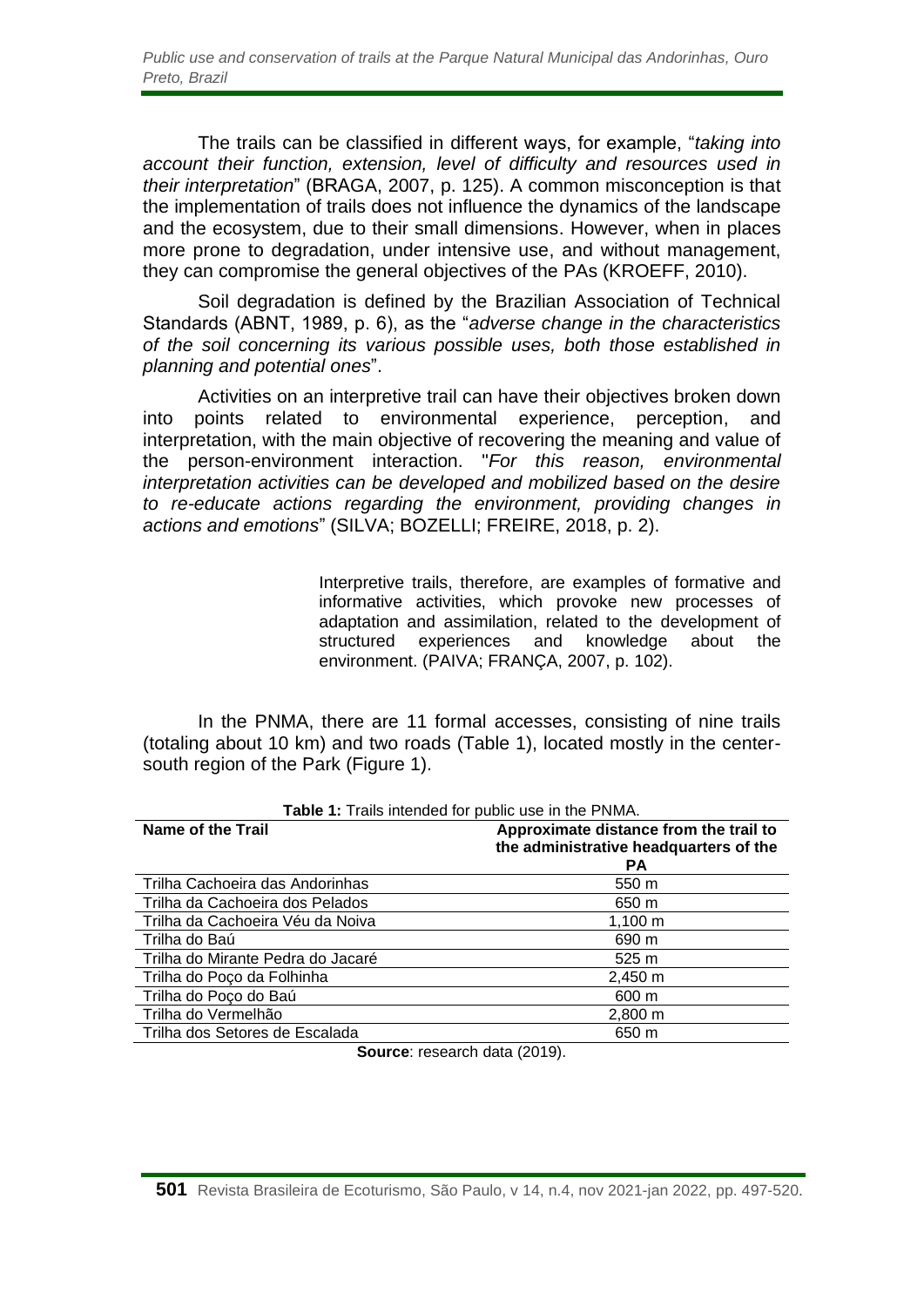

**Figure 1**: Map of trails and tourist attractions of the Parque Natural Municipal das Andorinhas, Ouro Preto, Brazil. **Source**: modified from the Andorinhas website (2021).

The PA was created in 1968 (OURO PRETO, 1968) for the ecological preservation of the area where part of the high springs from the Velhas River meet, one of the main tributaries of the São Francisco River. Its protection is of the integral type. Its area and name are regulated by Law No. 305 (OURO PRETO, 2005). It has an area of 575 hectares, managed by the Municipal Secretariat for the Environment, and is open to visitation for other natural attractions, in addition to the trails – e.g., Pedra do Jacaré and Cachoeira das Andorinhas – besides infrastructure and services, such as a center for visitors and environmental monitors, respectively.

The success of the management of protected areas is based on organizing and controlling; obtaining data and properly processing information about the area and its surroundings; in addition to planning. "*Whether of an environmental, social, economic or cultural nature, data and information must also be prioritized, systematized, monitored, always accessible, and its users qualified to apply them*" (CHAPE; SPALDING; JENKINS, 2008, p.125).

Given that the PNMA receives an average of 16 thousand visitors per year (MACHADO, 2013), it is an area of relevant ecological interest – home to elevated springs of the Velhas River – with no control over the visitation via every access to the PA. There may be an imbalance in the geographicalecosystem equilibrium. Thus, this study analyzed the current situation of open trails for public use and qualified the main existing impacts, to support planning and management actions of this PA.

#### **Materials and methods**

At first, we sought to conduct a literature review, digital and documentary, of the themes "trails", "trail management" and "environmental impacts on trails", in databases such as Google Scholar, Scielo, Scopus, and Databases of Theses and Dissertations from Universities.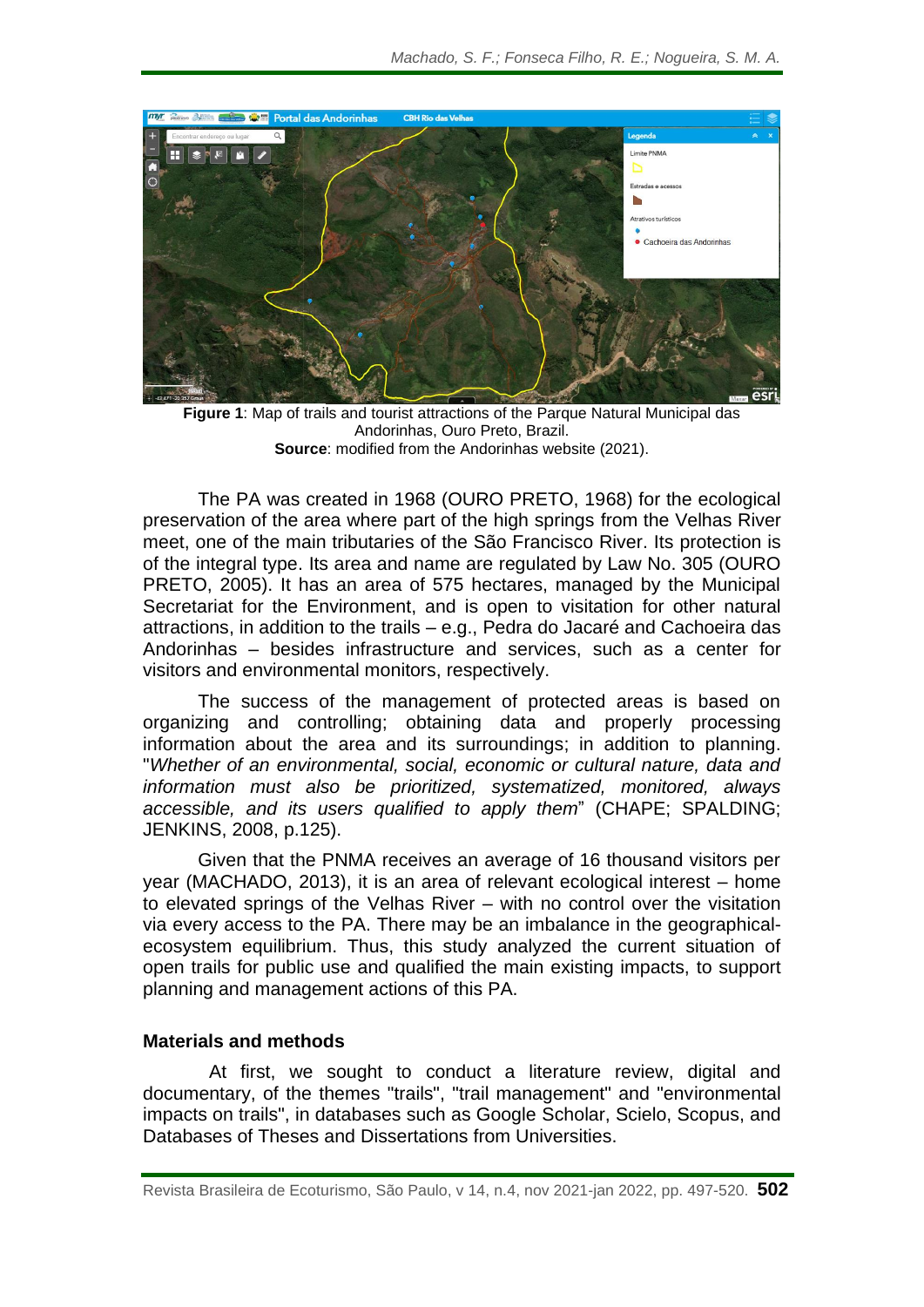The choice of the object of study was because the PNMA is a PA open to visitation, and presents trails spontaneously created by the local population, making it a relevant area for investigating the possible impacts of visitation, by natives or tourists.

To assess the state of conservation of the areas used by visitors, the main procedure was the structuralist (LAKATOS, 2003, p. 111), as the state of conservation of the trails was compared to more suitable existing models pointed out by the literature.

A structured quali-quantitative field form was created, consisting of 18 multiple-choice/descriptive questions to survey aspects such as zoning (RUSCHMANN, 1997); type, length, format, and degradation of the trail (ANDRADE, 2003; SALVATI, 2003); terrain conditions, severity and intensity of physical effort (ABNT, 2008); biome, vegetation, water resources and air quality (IBGE, 2004); soils (EMBRAPA, 1997; LECHNER, 2006); slope (IBGE, 2015); and relief (CHRISTOFOLLETI, 1974).

Regarding fieldwork, the nine existing trails in the PNMA used in the visitation activities were analyzed in March 2020, with the first author filling out the field forms. The type of field research used to evaluate the trails was, according to Lakatos (*Op cit*.), qualitative and descriptive, as it sought to verify the origin of the hypotheses, describe phenomena observed qualitatively, and present them quantitatively.

In the survey of the state of conservation and characterization of the trails, the observational method was used, at first, through structured and non-participant systematic observation (GIL, 2008), in which the occurrence of certain characteristics, that were registered in the fieldwork records, suggest some kind of degradation.

The forms were applied to each of the nine consolidated access trails, later the data obtained were tabulated and systematized in the Microsoft Office Excel software, version 2010.

## **Analysis and Discussion of Results**

The needs arising from analyzes of environmental impacts in the 1970s gained strength with the enactment of the National Environmental Policy (BRASIL, 1981), which listed precise instruments for its implementation, relying on their effectiveness for integrated environmental management. Among them, there is environmental zoning, "*whose importance is highlighted since it aims to support planning and ordering processes for the use and occupation of the territory, as well as the use of environmental resources*" (MILARÉ, 2011, p. 1).

Zones can be defined according to the types of use or destination allowed. According to Ruschmann (1997, p. 129-130), natural areas are divided into Intangible, Primitive, Intensive Use, Historical-cultural, Natural Recovery, and Special Use Zones.

In turn, the PNMA Management Plan (MYR, 2017) established the following ones: Intangible (ZI), Primitive (ZP), Conflicting Use (ZUC),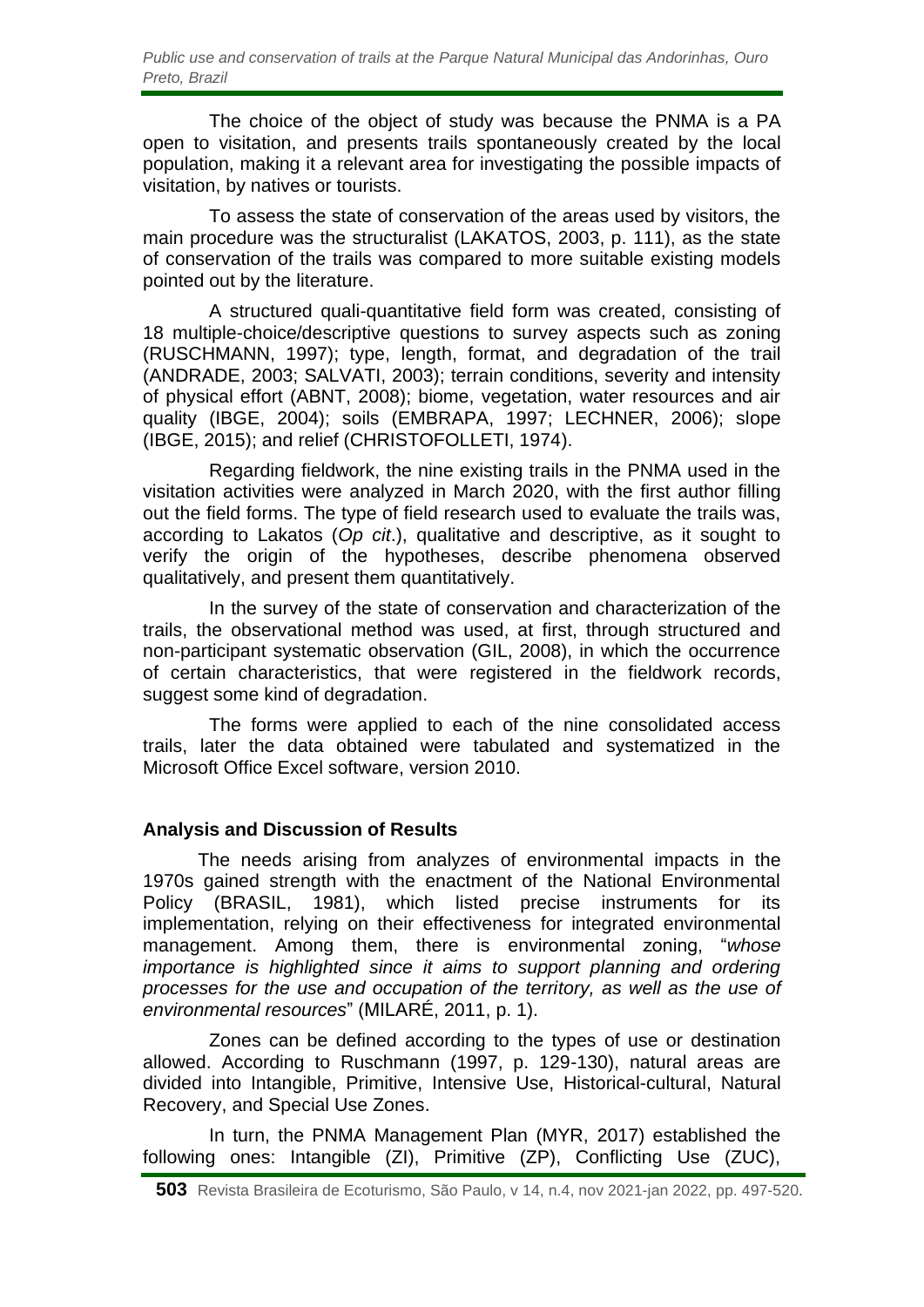Recovery (ZR), Extensive Use (ZUE), intensive use (ZUI), special use (ZUE) and temporary occupation (ZOT).

It is possible to note the inclusion of two zoning categories, in relation to Ruschmann (1997), the Conflicting Use zone, which refers to the area with the presence of a public utility enterprise – in this case, an electric power transmission line; and the Temporary Use zone, in which the presence of properties that have not yet been expropriated is observed. Both are areas of anthropogenic pressure that pose risks to the conservation of the PA.

Of the trails inventoried in the Management Plan (MYR, 2017), 36.36% are in ZUI, 27.27% in ZUE, 18.18% in ZP and ZI. It is noteworthy that the trails are in predominantly fragile areas (63.63%): ZP, ZI, and ZUE, and therefore need more attention in planning and maintenance, to minimize negative impacts on the environment. In state of alert, are the trails of Baú, Vermelhão, Poço do Baú, Cachoeira dos Pelados, Cachoeira Véu da Noiva, Poço da Folhinha and Setores de Escalada. The latter is under special attention because, according to a study by Nunes (2021), there are climbing routes along the trail with loose blocks, causing a risk of collapse and, consequently, accidents to hikers and/or climbers.

Looking more closely at the trails, concerning length, they can be divided into short-distance ones, called interpretive trails; or long-distance ones, which enhance the experience of the visitor who seeks to move through large wild spaces, such as crossing trips through the region (ANDRADE, 2003). "*In English-speaking countries, the terms hiking (short distances) and trekking (long distances, overnight) are used for walking activities, for leisure in natural areas and mountains*" (SILVA, 2016, p. 47). Thus, all PNMA trails can be considered as of the *trekking* type.

NBR 15505-2 (ABNT, 2008) describes a classification for trails, composed of four criteria: a) severity of the environment; b) route orientation; c) terrain conditions; d) intensity of physical effort. Each trail must be evaluated for each of the criteria.

The severity of the environment criterium is described as "*dangers and other difficulties arising from the natural environment, such as temperature, rainfall, risks of falls, ease of rescue, among others, that can be found along the route*" (*Op cit.*, p. 3). The route orientation criterium is the "*degree of difficulty for orientation, such as the presence of signs, wellmarked trails, the presence of reference points, among others, to complete the route*" (*Op cit.*, p. 4). In turn, the terrain conditions involve "*aspects found on the route regarding the surface and the conditions to walk over it, such as types of surface, stretches with obstacles, with loose stones, among others*" (*Op cit.*, p. 5). And finally, the intensity of physical effort criterium is the "*amount of physical effort required to complete the route, taking into account length and unevenness (uphills and descents), considering a common customer*" (*Op cit.*, p. 6).

All sections must be evaluated. The criteria are assigned a value on a scale of 1 to 5, and all are applied to each trail for ranking. The highest value will represent the final value of the trail (*Op cit.*, p. 8).

Revista Brasileira de Ecoturismo, São Paulo, v 14, n.4, nov 2021-jan 2022, pp. 497-520. **504**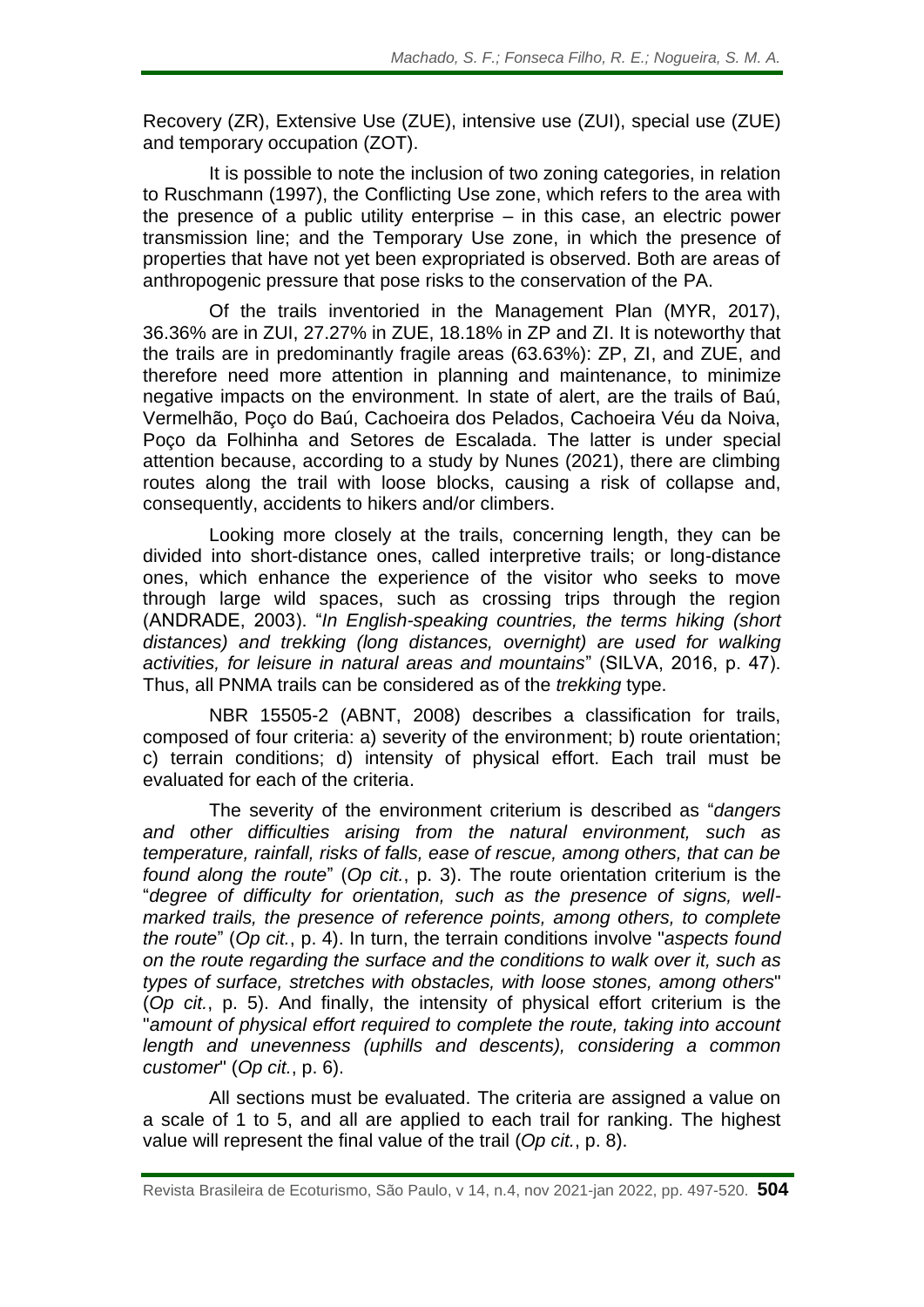The severity of the environment is established by observing these criteria. In the present study, the trails were considered little (55%) and moderately (45%) severe. Categorizing a trail as moderately severe happened mainly due to the analysis of the distance of the route, the presence of obstacles, and steep slopes.

The *design* of the trail consists of two basic elements: the first is the shape itself, which concerns the length and control points that determine its direction and flow; and the second refers to the format of the trail. "Their format can be classified as linear, circular, eight-shaped, contiguous rings, satellite rings and labyrinth-shaped" (ANDRADE, 2003, p. 247).

It was observed, in the PNMA, that all trails have a linear format, a type less suitable for protected natural areas, as it doubles the trampling (round trip), enhances the chance of encounters between hikers, and reduces the experience of contact with nature, what is, in general, searched by visitors (ABETA/MTUR, 2009). They are also more susceptible to physical erosion, caused by the action of rainwater and, therefore, need greater action of structural intervention and monitoring.

As for the environmental impacts, the curvilinear shape is preferable because, in its planning, it considers the contour lines, so that the natural drainage patterns are maintained. A good trail format enhances the visitation experience, as it suits groups of users based on their preferences (LECHNER, 2006, p. 45), e.g., cycle tourism and educational tourism.

> As a central component of the recreation infrastructure for protected areas, many trail networks must accommodate an increasing diversity of visitors, activities, and modes of travel, and protect natural resources from visitor impacts (MARION; LEUNG, 2001, p. 36).

Trails should not be built directly along water bodies, as these are sensitive to impacts. However, in the PNMA, the Baú trail is located directly along the watercourse, requiring greater care in its management to avoid the impact on the quality and quantity of the water resources at the PA. In this case, the trail is more likely to suffer damage from soil compaction; siltation; and pollution by chemical and physical agents, dragged to the bed by rainwater by percolation processes.

It is important to keep paths well defined and signposted, to avoid accidents, disorientation of visitors, the opening of parallel roads and shortcuts, that result in forest loss and habitat fragmentation. One opportunity for environmental improvements is the implementation of interpretive trail programs. Nature interpretation trails are paths established with different shapes, lengths, and widths, which aim to bring visitors closer to the natural environment, or lead them to a specific attraction, enabling entertainment and education, through signs or interpretative resources (SALVATI, 2003). Thus, the PNMA trails are, in part, paths that require the identification of geographic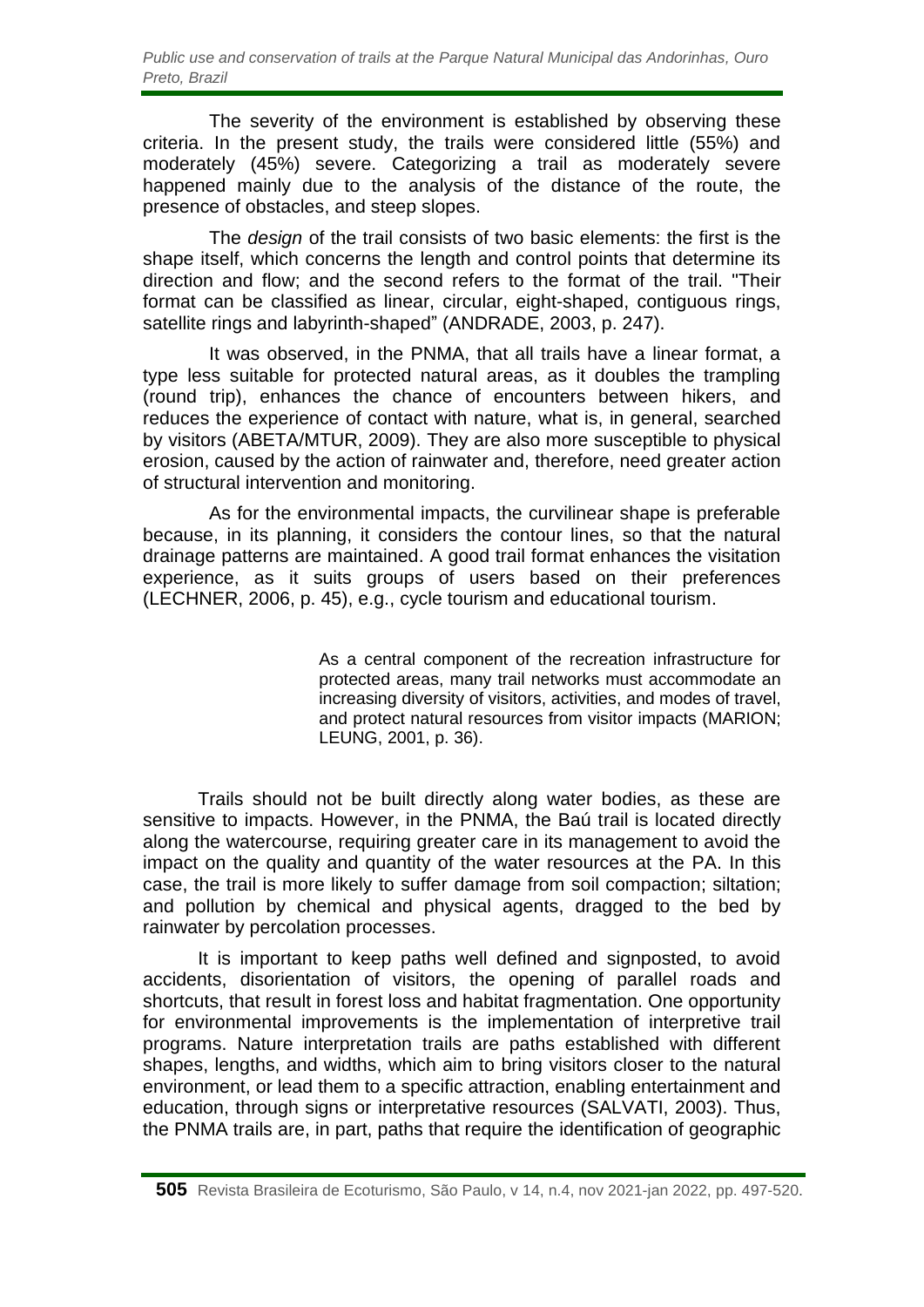accidents or cardinal points (54%), which have signs indicating continuity (27%) and which are well defined (19%).

According to ICMBio (2018), the ideal is that PA trails have the following signs: entrance, route, destination, distance covered, educational/regulatory, interpretive, transit and emergency. At the PNMA, only two of the trails have route signs and distance-covered signs, those of Véu das Noivas and Poço do Baú. In the others, the signposting is insufficient or non-existent.

It is believed that the PNMA trails are informal, that is, they were created by visitors (MARION; LEUNG, 2011). Recently, the PA administration started the process of managing them, in a way recognized by outdoor activities entities (ALTA MONTANHA, 2019), however, the lack of specific training and inputs makes the process difficult and delayed, according to a study by Detoni and Fonseca Filho (2021), who identified the potential of trails and attractions for geotourism.

The PA management conducted minimal interventions to facilitate drainage on some trails, such as intercalated rock paving in infiltration areas and wetlands (Figure 2A), to reduce trampling and provide greater comfort for visitors; wooden bridges (Figure 2B), to reduce siltation of watercourses and even slippage and accidents; rustic route guidance signs (Figure 2C), to reduce deforestation and irregular opening of shortcuts; in addition to planting seedlings of endemic species for recovery of the riparian forest and restoration of the flow of spring areas.



**Figure 2**: A) Rocky pavement in a marshy area at the Baú Trail; B) Wood bridge at the Cachoeira das Andorinhas Trail; C) Painted rustic wooden sign for the access to the Véu das Noivas Trail and the Baú Well. **Source**: Simone Machado (2019).

Such initiatives, in preliminary areas, have already resulted in noticeable environmental improvements, such as reducing the opening of parallel trails/shortcuts, thus transmitting confidence from the public authority to tourists and the community, in addition to meeting the conservation goals for this type of PA. Alcântara (2007) highlights that the construction of bridges, water drainage channels, passages of rock blocks/tree trunks are alternatives to solve drainage correction problems, the crossing of water bodies, and erosion containment.

As for the conditions of the trails at the park, they are staggered or on uneven terrain (41.6%), flat surfaces (25%), paths with obstacles (16.6%),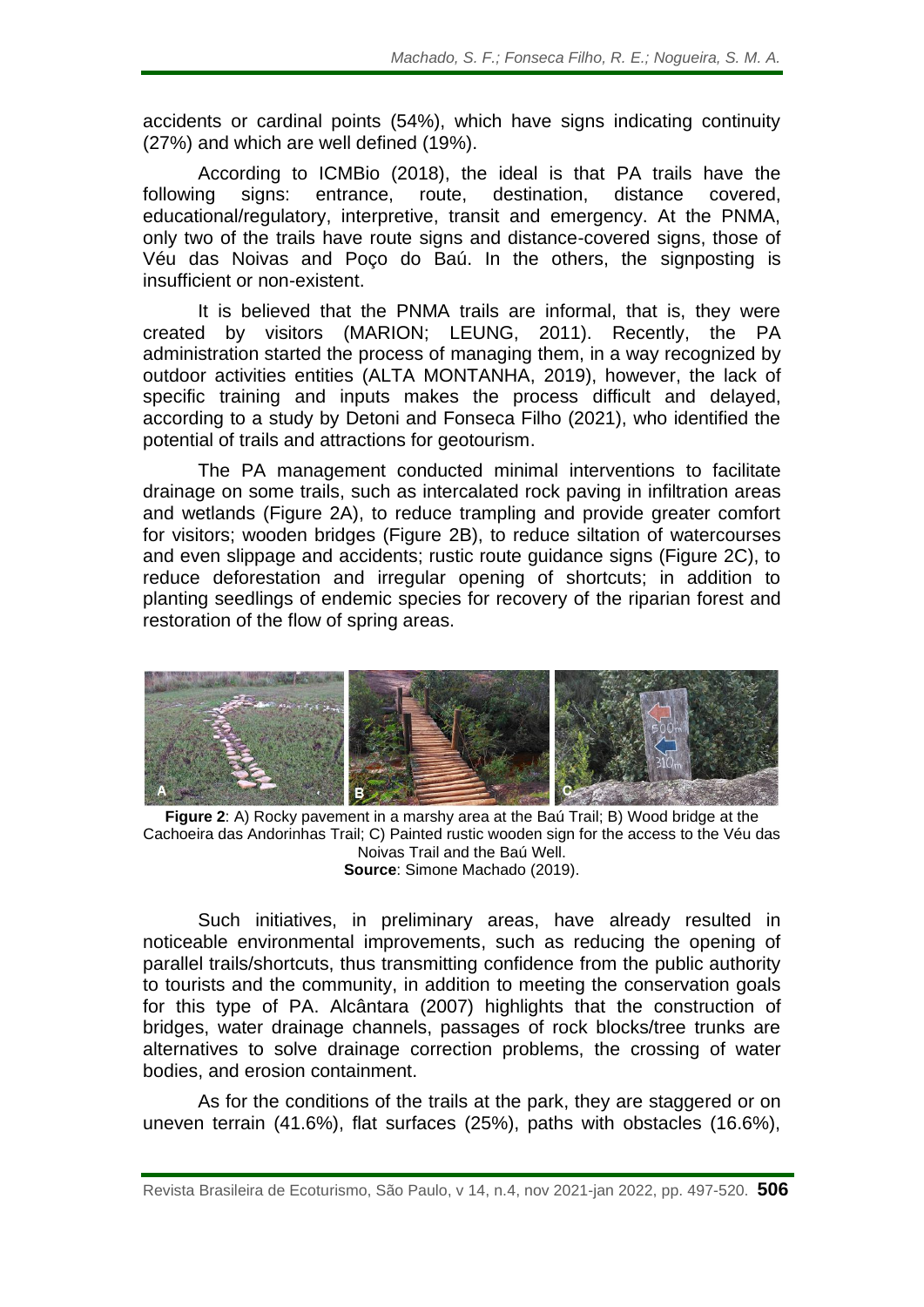and part of them requires the use of some type of vertical technique, with the common practice of abseiling and climbing (8,3%).

The degree of difficulty of the trails, in turn, is, according to Guimarães and Mariano (2015), subjective. In addition to the conditions of the terrain itself (slope, substrate, and drainage), the difficulty to travel the path is individual, considering, for example, physical and weather conditions, luggage, etc.

In the case of the PNMA, the field analysis of the degree of intensity considered the perception of adults, non-athletes, and with light luggage, without chronic health problems or special physical limitations. The result was that most trails required little effort (54%), while others were moderate (46%).

For Lechner (2006), the elements of the trail, design, installations, and social characteristics can be related to the type of satisfaction that the visitor seeks to have. Thus, the access infrastructure enables recreational opportunities of the following types:

> - Primitive: wild conditions, little direct management, almost no infrastructure development. Used for hiking, nature study, wildlife observation, climbing, among others. It has a low possibility of meeting other users, and little evidence of human intervention and indirect management. High probability of experiencing loneliness, proximity to nature, tranquility, independence, challenge, risk, and spirituality. The trails have a minimum structure to ensure the protection of resources, with 60 to 90 cm in width.

> - Semi-primitive: it has characteristics similar to the primitive ones, however, they are slightly more signposted at the beginning and intersections.

> - Natural: it allows the use of bicycles, cars, environmental education facilities, observatories, and it presents infrastructure that facilitates access, such as bridges, viewpoints, among others. Predominantly natural, with moderate evidence of human activity. There is a moderate interaction between users. The trails are wide, 60 to 120 cm wide, have direction and interpretation signs, access ramps, and bridges, as appropriate.

> - Rural: it has visitor centers, hostels, and access to motor vehicles. It is a modified environment, with abundant evidence of the human presence and direct management. It allows a relatively high degree of social interaction, with conveniences and amenities, it can be asphalted or paved, with 60 to 250 cm of width.

> - Urban: it allows the transit of large motor vehicles, such as buses. It has intense human activity and a high probability of interaction, the management occurs directly (*Op cit.*, p. 26- 27).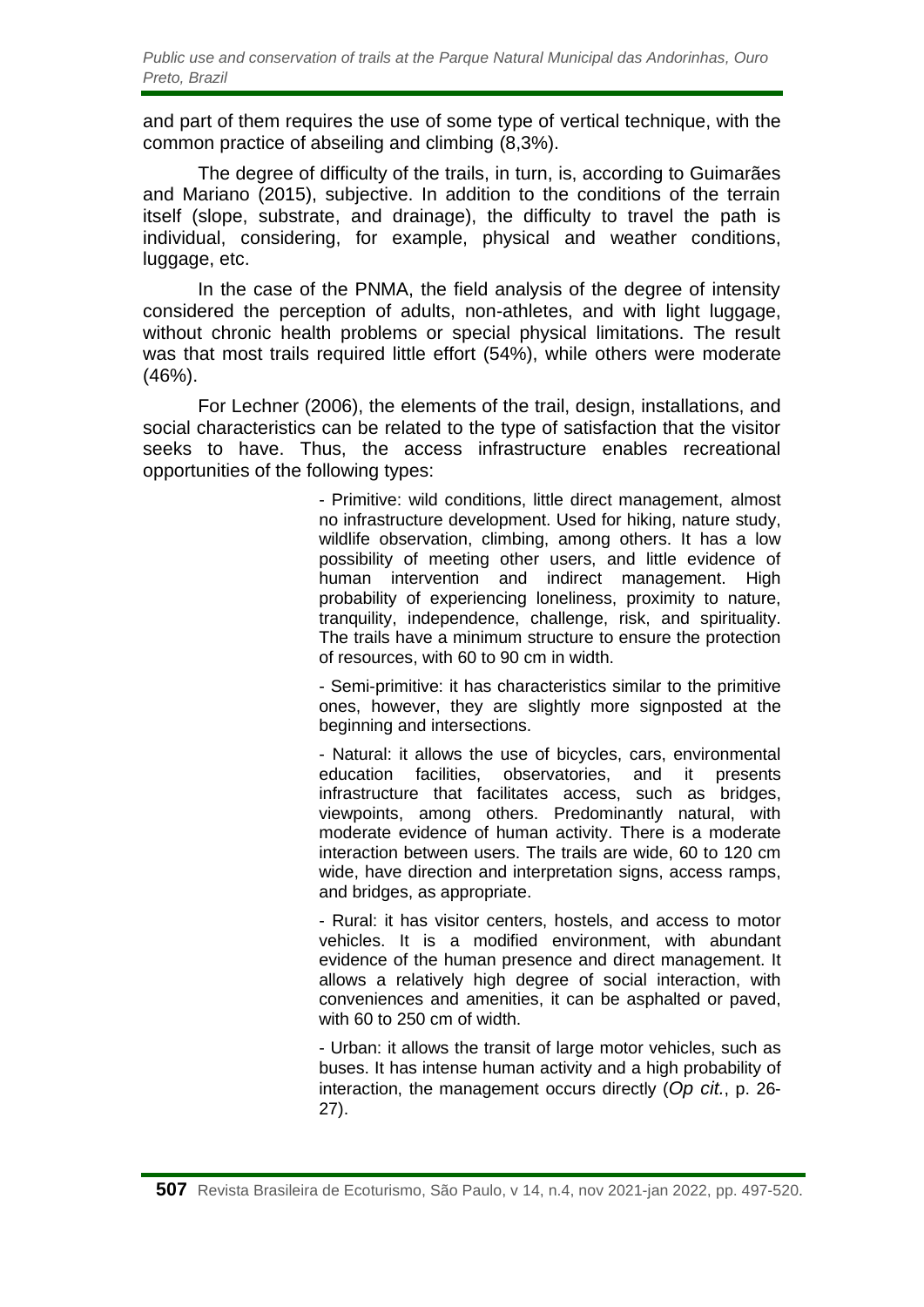Applying this classification, it is considered that the state/environment of the trails at the park are semi-primitive (54%), natural and rural (18% each), and primitive (9%). As for the type of terrain (soil or source material), it can be considered by the Management Plan (MYR, 2017) that they are clayey (37.5%), sandy and with rocky outcrops (25% each). For Lechner (2006), the composition of the terrain influences the susceptibility to compaction and erosion, in addition to internal drainage, carrying capacity, and the stability of slopes.

The results thus confirm the rich geotouristic potential identified in the PNMA (DETONI; FONSECA FILHO, 2021). Vieira and Cunha (2002, p. 1), in turn, highlight geomorphology as the base on which the landscape develops, conditioning the vegetation cover and many human activities, thus becoming a structuring factor for various landscapes. Mora Filho and Ruas (2008), on the other hand, report the importance of geomorphology for tourist studies, especially in areas with ecological trails, waterfalls, rapids, among others, where there is a large influx of tourists. Regarding ecotourism, for Morais *et al.* (2012), the main characteristics correspond to crossings, hiking, fauna/flora, and landscape observation.



Thus, environmental characteristics that represent elements of tourist interest were observed on the PNMA trails (Figure 3):

**Figure 3**: Graph of environmental characteristics of tourist interest in the Parque Natural Municipal das Andorinhas, Ouro Preto, Brazil. **Source**: research data (2019).

It is observed, in the previous graph, that the environmental attractions are mostly related to geodiversity (watercourses and reservoirs, viewpoints, waterfalls, springs, and caves) and, to a lesser extent, to biodiversity (observation of fauna and flora), corroborating the survey of the geotouristic potential of the park; by Detoni and Fonseca Filho (*Op cit.*), and of tourism demand, by Machado (2013); that the most popular attractions are waterfalls and viewpoints.

The main negative impacts observed on the trails were the presence of rubbish, abrasion, and graffiti on rocks; plants and rocks taken as souvenirs; remnants of bonfires; and noise pollution. Giatti (2004) highlights that the inadequate disposal of waste, in general, exposes the environment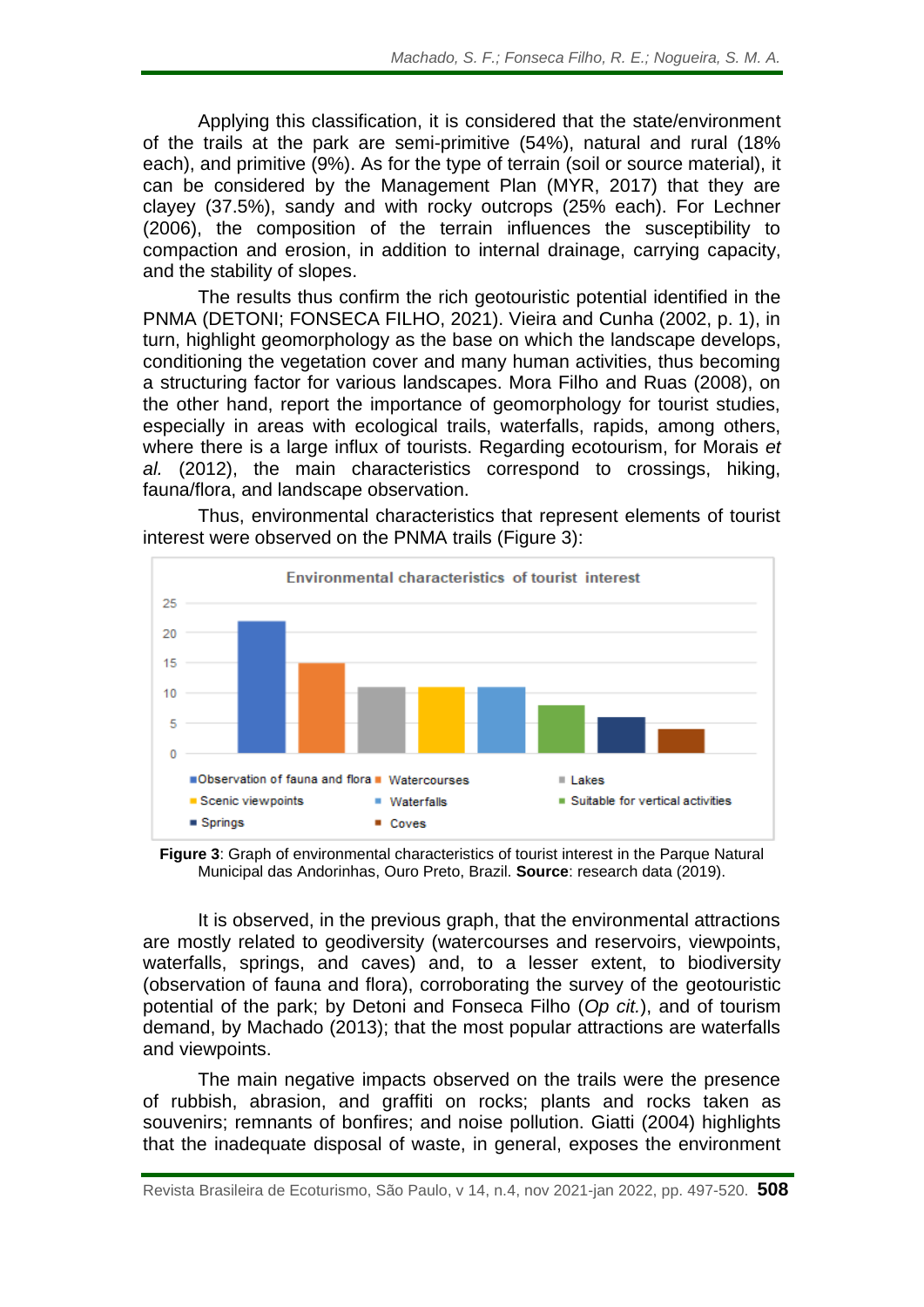to contamination, offering risks to humans and animals, in addition to enabling the proliferation of pests and flies, similar to the results found by Rocha *et al*. (2020) on the Estudante Trail, in the Parque National da Tijuca (RJ); and by Pereira et al. (2019) in the Parque Estadual Mata do Pau-Ferrro (PB). In turn, Zannin and Sze (2003) identified, in the Parque Jardim Botânico in Curitiba (PR), that visitors point to noise pollution as a disturbance to visitation.

As for the relief in the trails, it was observed that they are strongly undulating (67%), and, less frequently, steep (20%), smooth-wavy (7%), and flat (6%). Although structures such as guardrails are important for the safety of visitors – at the Pedra do Jacaré scenic viewpoint, for example – the implementation of too much infrastructure may reduce the quality and perception of the environment (WILKES, 1977).

By understanding the dynamics of soils, it is possible to design structures to prevent landslides (LECHNER, 2006, p. 63), according to a study by Roncero-Siles (2003), who described the impacts of trails on vegetation as being direct, due to the mechanical damage caused by anthropic presence; and indirect, by changes in the physical and chemical properties of the soil, such as the increase in its compaction. Degradation can occur at two levels, superficial and deep. "*On the surface, the area can be recovered naturally, however, when the degradation is deep, the environment does not recover naturally, requiring human interference*" (RODRIGUES; GANDOLFI, 2001, p. 240), as noted in "*the opening of cycling and motorcycling trails*" (MYR, 2017, p. 566).

Regarding the degradation of the trails, it was possible to observe in the PNMA the occurrence of several sources/signs of it (Figure 4), by occurrence: forest fires/burnings (17.5%); irregular opening of trails/deforestation (15%); pasture, introduction of non-autochthonous species, presence of domestic animals, floral discontinuity (10% each); plant extraction, fishing and noise pollution (7.5% each); and temporary/permanent crops and mined area (2.5% each). Considering deforestation and species evasion, Marcondes et al. (2020) also observed this impact on a proposed trail in the Parque Nacional da Serra da Canastra (MG).



**Figure 4**: Graph of signs of degradation observed on the trails in the Parque Natural Municipal das Andorinhas, Ouro Preto, Brazil. **Source**: research data (2019).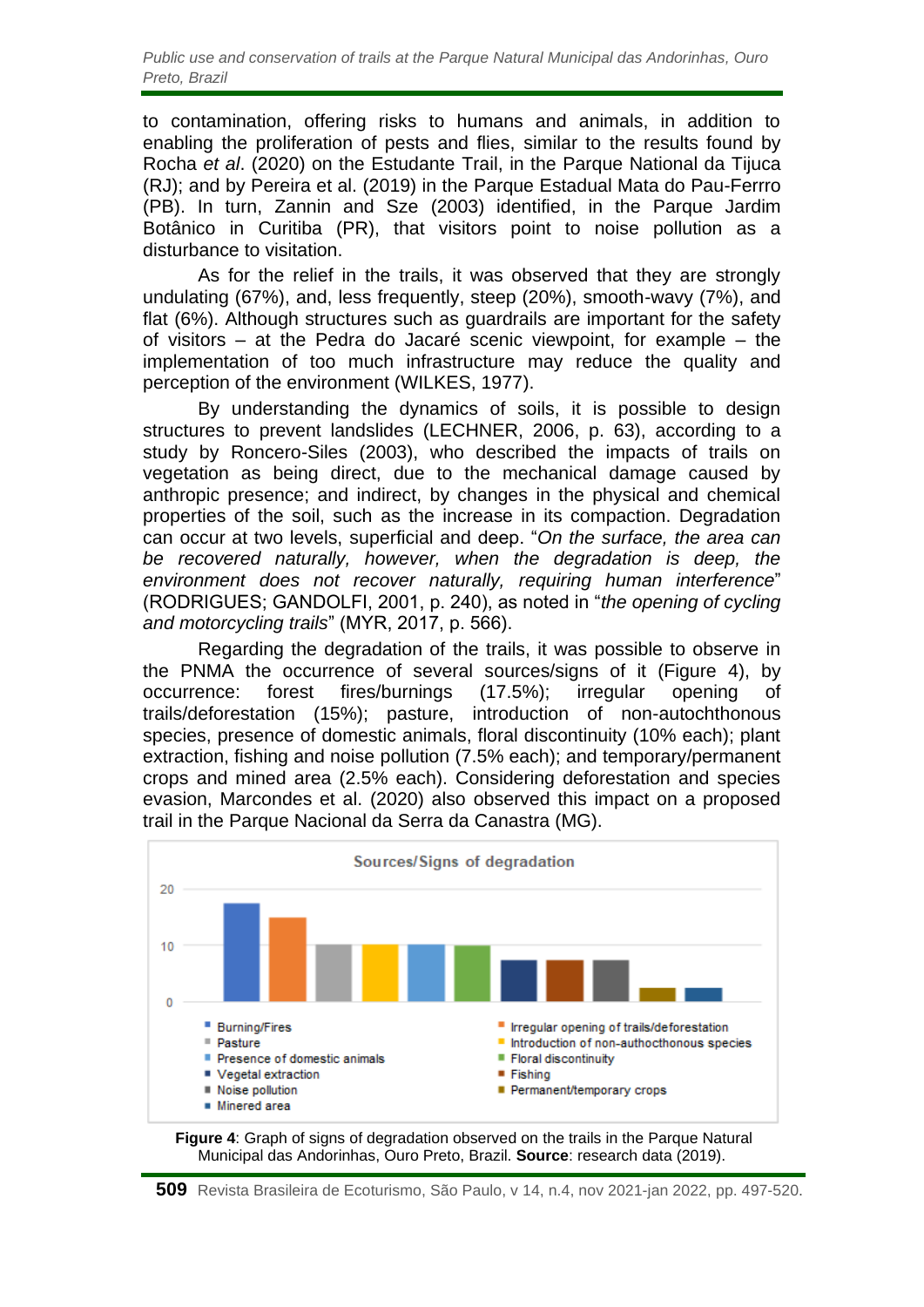As for noise pollution, there was noise coming mainly from the surroundings, due to vehicular traffic on the access roads. According to the World Health Organization (WHO, 2012), after air and water pollution, noise pollution has increased in proportion, considered the biggest environmental problem affecting ecological environments, it results from the lack of control over the use of soil and a management plan; or non-compliance with it.

In turn, there are traces of economic activities in the PNMA, such as gold and quartzite mining, especially in the trails Véu da Noiva and Folhinha, respectively (MYR, 2017). Although they point to the material and immaterial cultural heritage for the archaeological value of artifacts and mining techniques (idem), the SNUC Law (BRASIL, 2000) does not allow activities in parks, prohibited by the General Rules for Public Use of the PNMA, and supervised by the managing organ.

Remnants of burnings were also observed (Figure 4A), and registration of the presence of domestic animals, such as horses grazing in the PA (Figure 4B). The first activity is allowed only in a controlled manner, to prevent and fight forest fires, and the second activity is completely prohibited by the SNUC Law.



**Figure 4**: A) Photo of remnants of a forest fire near the trail; and B) domestic animals (horses) near the trails that start at the PNMA Visitor Center, Ouro Preto, Brazil. **Source**: Myr (2017).

This fact is related to the presence of small rural properties, not expropriated in the PA, a recurring land ownership problem in parks (ROCHA; DRUMOND; GANEN, 2010) – in addition to other PAs under public domain and ownership. According to the PNMA Management Plan (MYR, 2017, p. 129) "four situations of land disputes have already emerged", and part of the trails are on private properties, which are in the process of expropriation by the Municipality of Ouro Preto.

Also regarding the impacts on vegetation, it is noteworthy that:

Trampling produces a direct mechanical impact, resulting in exposure of tree roots, causing disease and falls, and a decrease in the capacity of air retention and water absorption, altering the capacity of the soil to support vegetal and the animal life associated with it (ANDRADE, 2003, p. 250).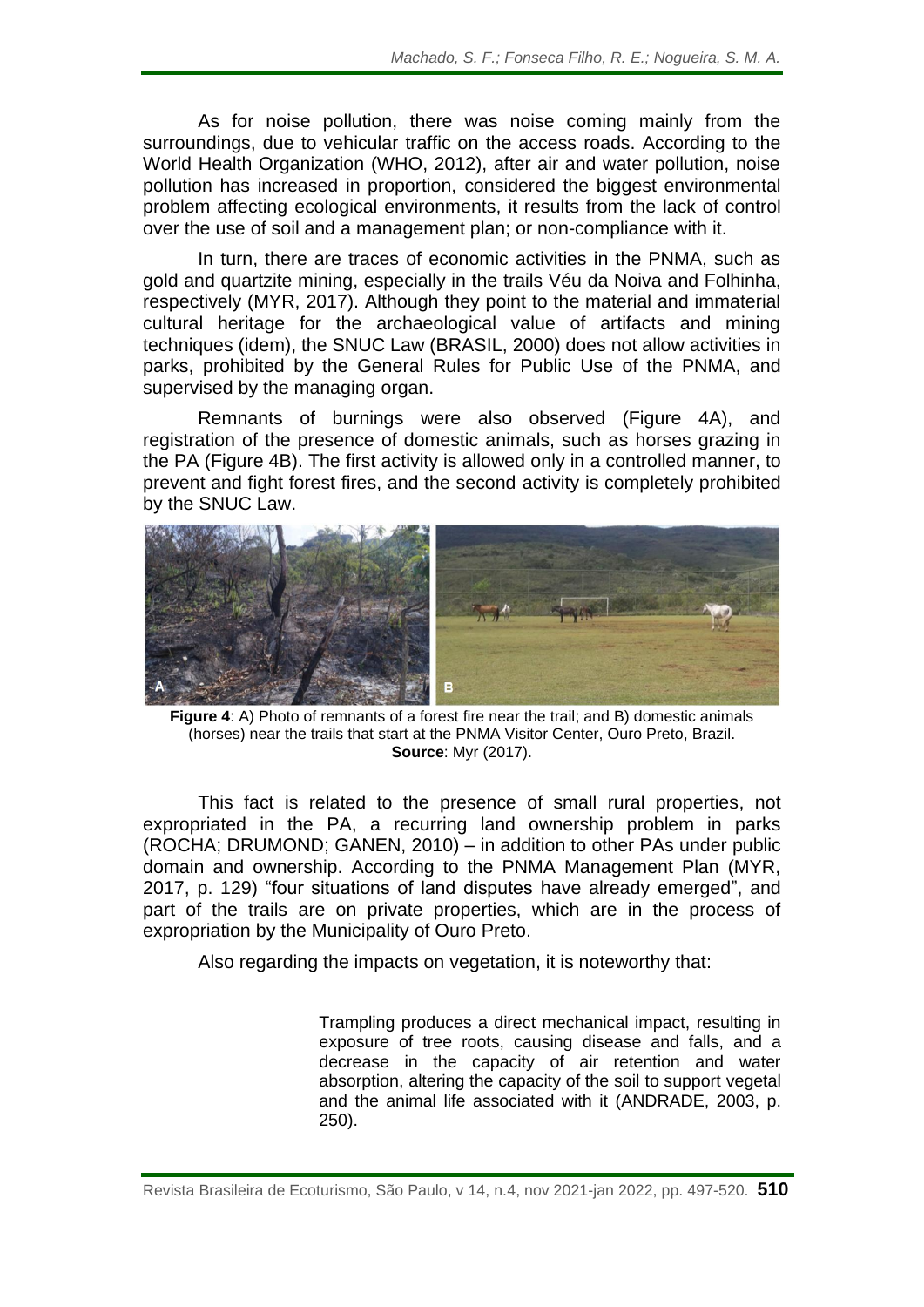Ferreira *et al.* (2020) demonstrated the effects of trampling and erosion on two trails in the Ritápolis National Forest (MG); and Martinez et al. (2021) in the Parque Estadual do Rio Preto (MG), noting that there must be monitoring of the flora and soil in the trails.

Deforestation produces species loss, increases floral discontinuity, and can affect water circulation. In the case of the PNMA, this activity was registered in 15% of the trails. Such removal of vegetation is due to the opening of irregular roads and shortcuts aimed at the visitation and vegetal extraction of firewood, without the proper authorizations by competent organs from the surrounding community. Barcelos (2018) found that there was a reduction in the frequency of use of the trails by mammals, due to the increase in the intensity of tourists, in the Parque Nacional Cavernas do Peruaçu (MG).

The "*fragmentation of the landscape, the dissection of natural environments by networks of trails, can affect wildlife and plants*" (KNIGHT, 2000, p. 136). Some actions to recover degraded PPAs are essential. It is possible to mention, for example, the removal of degradation factors, such as the presence of cattle, agriculture, extractivism, etc.; soil correction; conducting natural regeneration (from the control of grasses that can compete with growing plants); induction of seed bank germination (by exposure to sunlight) and through seedlings, or seeds, causing densification (increase in the number of individuals), enrichment (increase in the variety of vegetables) and/or total planting when there is no means of regeneration (ATTANASIO, 2008).

In the PNMA, it was observed that most (44%) of the soils have a sandy texture, being more suitable for the construction of trails; part of them is clayey and with compacted soil (22% each), and thus less suitable for trails; and a smaller part (11%) consists of rocks with graffiti and abrasions, that is, already impacted by the presence of visitors.

> The best soils for the construction of trails are those welldrained, with moderate amounts of sand (drainage and strength), clay (a cementing agent) and a high content of organic matter; pure sands; fine or delicate soils; and those poorly drained (LECHNER, 2006, p. 40).

Sandy and large-particle soils are easily drainable, clayey and poorly drained soils are highly erodible; the silty ones and those with high organic matter contents are poorly drained and erodible. It is noteworthy that wet areas may indicate the presence of springs, water holes, and intermittent rivers, which require special attention (idem).

Soil density reflects the aggregation of particles and their aggregates. This increase causes compaction, which in turn results in lower rates of infiltration and susceptibility to erosion. The decrease in density is reflected in greater aggregation capacity, with an increase in porosity that favors water

**<sup>511</sup>** Revista Brasileira de Ecoturismo, São Paulo, v 14, n.4, nov 2021-jan 2022, pp. 497-520.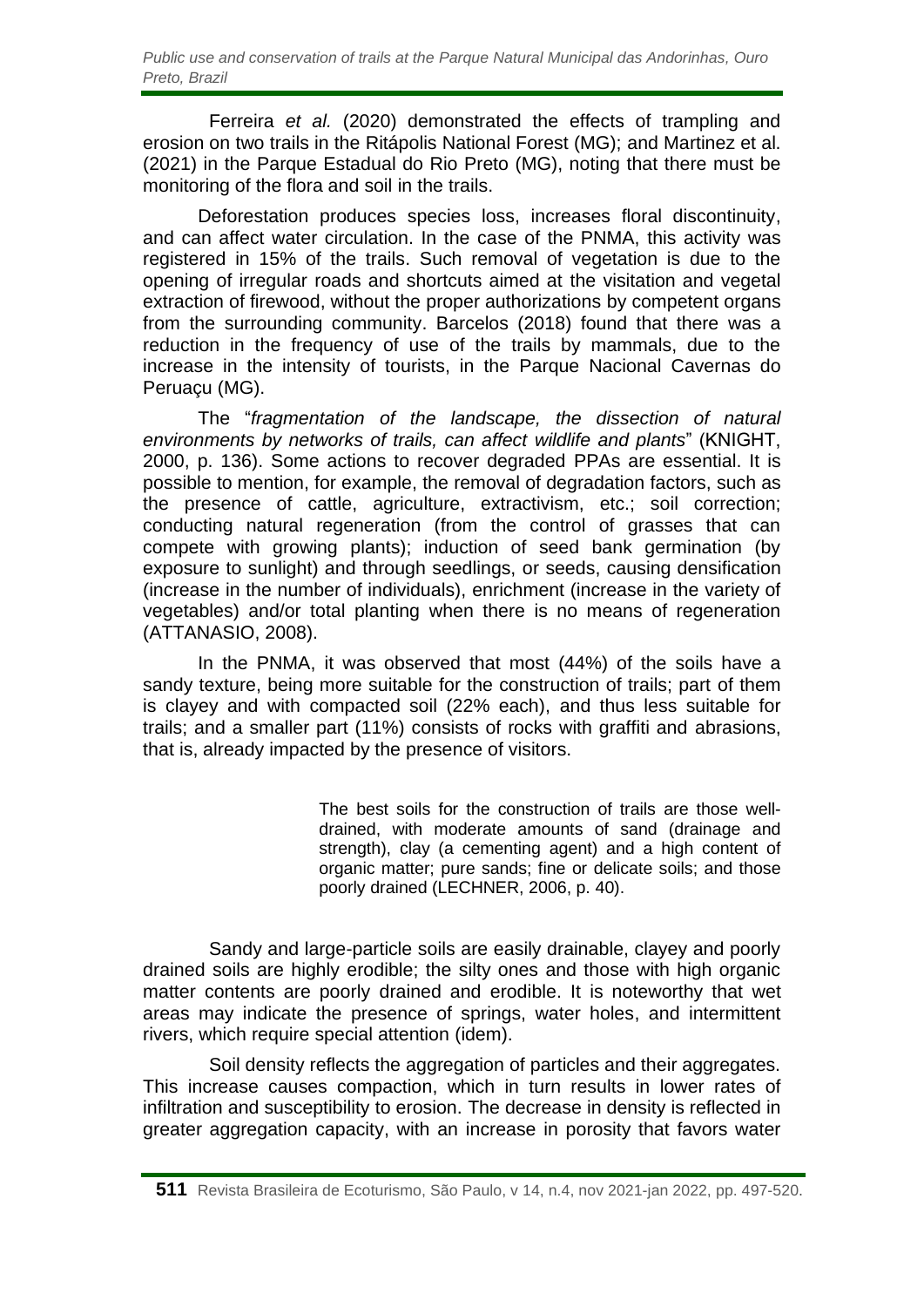retention, root growth, gas exchange, and microbial activity (ALVARENGA; SOUZA, 1998, p. 205).

The use of trails for visitation activities can cause soil degradation (ANDRADE, 2005), hence the presence of ravines (33%), erosion (25%), pooling and weathering of rocks (16.6% each), and landslide of slopes (8%) on the trails in this park.

The process of soil erosion causes surface runoff to transport sediment from it to the rivers that drain the basin. These materials can immediately reach watercourses and, consequently, cause siltation of the bed and increase the potential for flooding. Among the immediate negative impacts caused by the increase in the concentration of sediments are, among others, the decrease in flow and silting, both observed in the PNMA (Figure 6). Structural measures to prevent and mitigate this impact include the construction of stabilization structures (slopes, berms, dams, water ladders, etc.), level distributors, and dissipating boxes.

Numerous anthropic activities introduce substances or physical characteristics into the environment that did not exist there before, or that were in different quantities. This process is called contamination (LEMOS, 2015). Of the impacts observed in watercourses located along the PNMA trails, there is the discharge of sanitary effluents (44%); reports of decreased flow of water courses in the short, medium, and long term; engineering works that cause a rupture in rainwater infiltration; residential infrastructure and support equipment (22% each); and silting/water reservoir (11%).

In the PNMA, concerning the discharge of untreated sanitary effluents, inadequate conditions were registered in 44% of the watercourses located along the trails analyzed at the time of elaboration of the PA Management Plan. The analysis of the water samples from the Management Plan (MYR, 2017) – part of locations close to the trails studied here – showed appreciable quality conditions, except for point QA-01 (source of the Velhas river), where it was observed substantial impact associated with *in natura* waste, of sanitary origin.



**Figure 6**: Graph of impacts on water resources near the trails in the Parque Natural Municipal das Andorinhas, Ouro Preto, Brazil. **Source**: research data (2019).

Revista Brasileira de Ecoturismo, São Paulo, v 14, n.4, nov 2021-jan 2022, pp. 497-520. **512**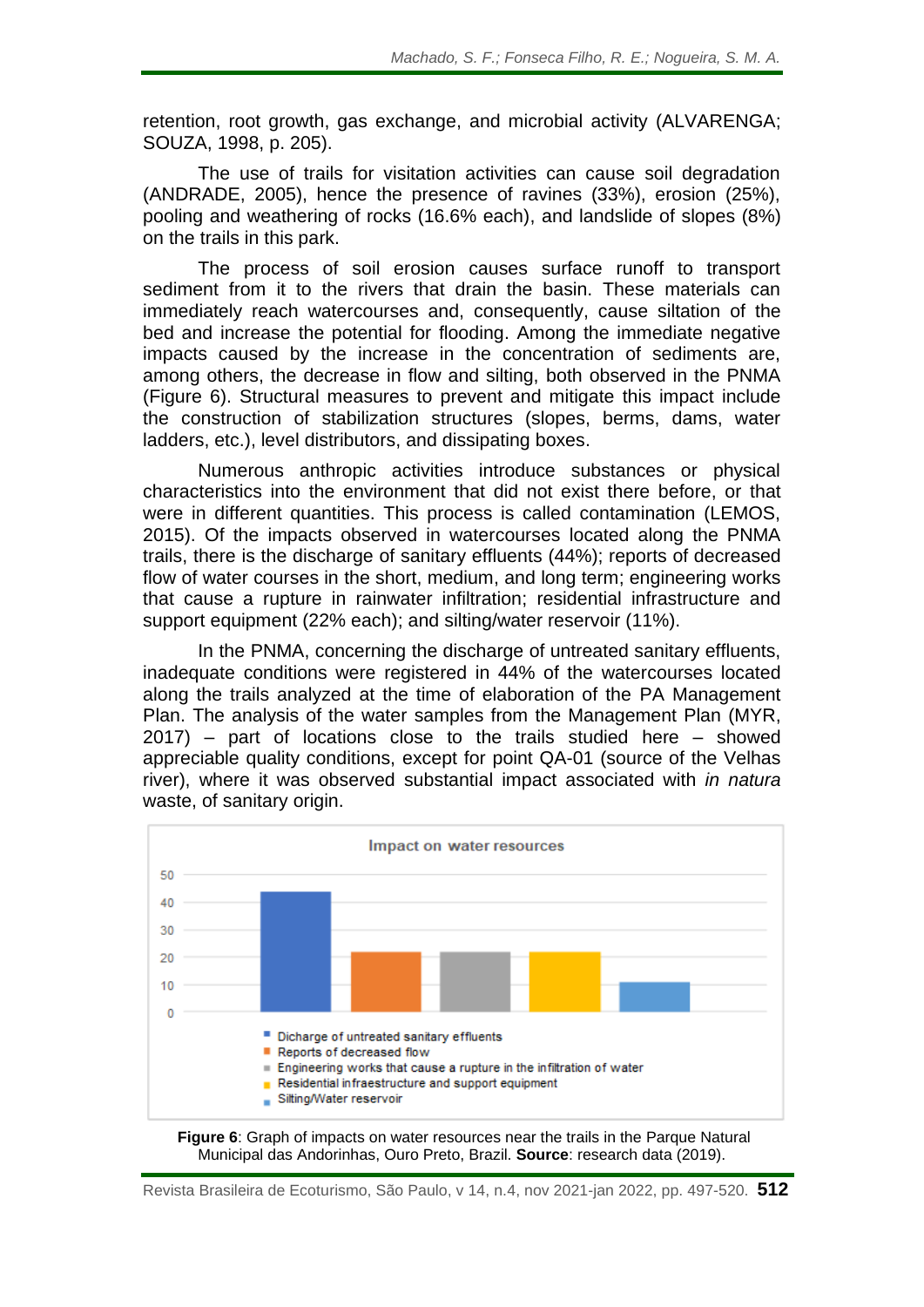As for the flow, still according to the Management Plan (MYR, 2017, p. 416), regarding the amount of water observed in the basin, it was found that it presents substantial water supplies, even in dry periods, especially when evaluating the minimum specific flow evidenced in the fluviometric support station (Água Limpa Downstream Station). However, residents in the vicinity informally reported, during fieldwork, that, for approximately 50 years, there has been a reduction in the flow of watercourses in the PNMA. This fact may be related to existing engineering works, such as the construction of Avenida das Andorinhas upstream, private residences not expropriated within the PNMA, and engineering works in the area of the PPA - such as the support structures, namely, management headquarters building and sports court.

Regarding the impacts on air quality, gas emissions from automobiles, smoke from barbecue grills, fires/wood stoves, and dust/particles on the roads were listed (18.18% each). On 45% of the trails, no obvious air pollution was observed. Encouraging the use of low-impact alternative transport, such as bicycles, and the use of public transport may minimize this kind of pollution.

It is concluded that, if on the one hand, the PNMA has a considerable amount of trails in good condition with important characteristics for environmental interpretation (terrain conditions, length, infrastructure, and destination attractions), on the other hand, it suffers from environmental impacts (waste, fires, erosive processes, linear shape, lack of human resources). Although it demonstrates tourist potential to be developed through its trails, whose adaptations to ecotourism and geotourism increase their level of conservation and improve the visitor experience.

## **Final considerations**

It was found that the PNMA trails, despite having pleasant natural characteristics appreciated by visitors, are environmentally unsustainable, lacking planning and periodic maintenance to minimize the negative impacts of their use in visiting activities.

The research enabled the identification of the main reasons for visitation; which is the observation of flora and fauna, and watercourses; and for degradation; fires, the irregular opening of trails, and deforestation; on the PNMA trails.

The study also supported the hypothesis that, when not planned and monitored, the use of trails may go against the conservationist and environmental sustainability principles of the PA.

It was also noted that the trails are being the target of planning, monitoring, and environmental recovery projects by the public authority managing the PA. Although incipient, the general picture of degradation has receded, which points to the visitation-conservation ambivalence, fulfilling part of the objectives of the PAs, especially of the Park type.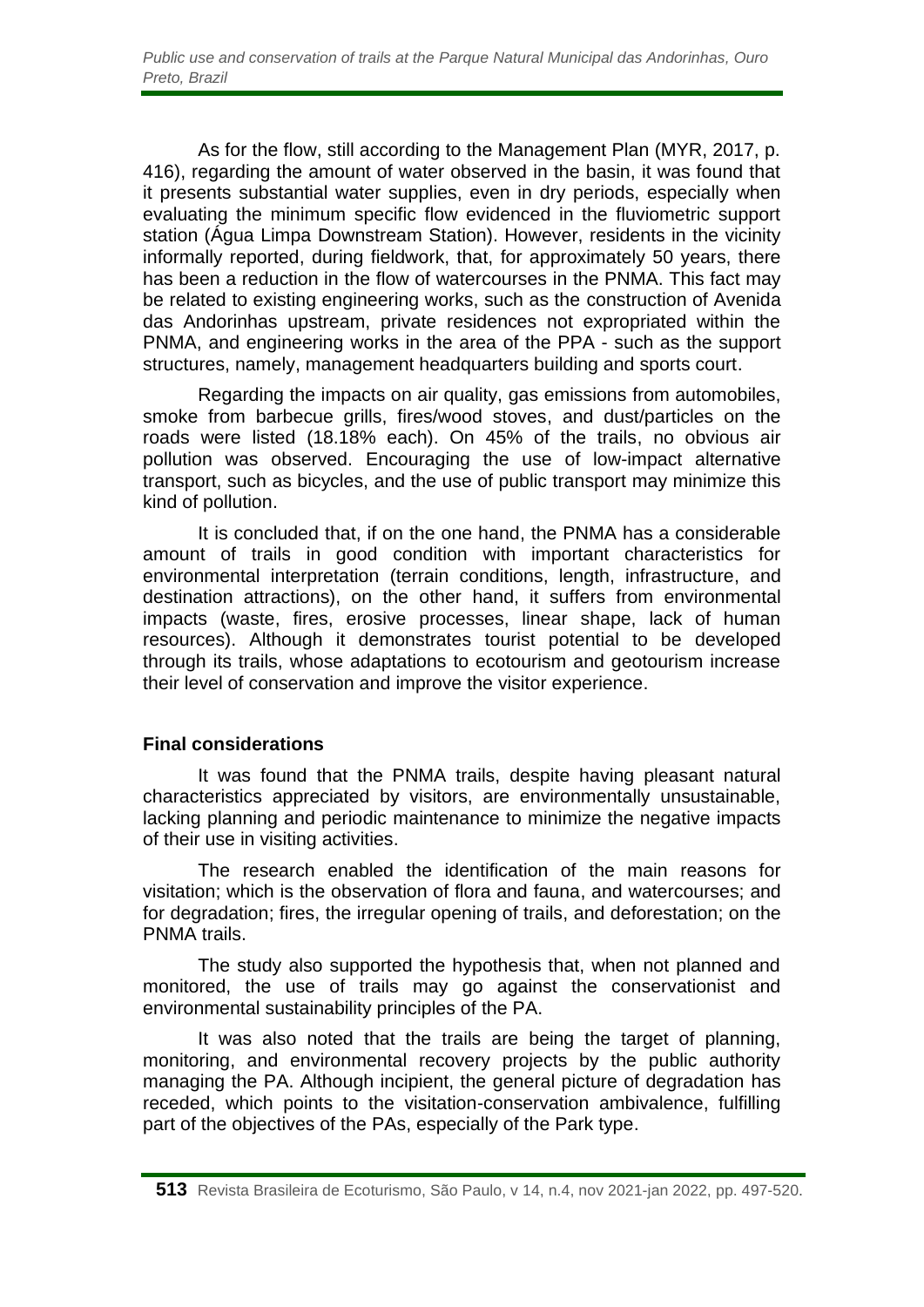As limitations, it is worth mentioning the non-correlation with data from interviews with visitors, community, and managers; in addition to not collecting and analyzing soil, water, and air samples; nor measuring impacts on the flora, among others - although data from other studies have been partially used, such as those from the Management Plan.

The efforts of this Plan are recognized in terms of indicators and targets for environmental education programs, with a focus on interpretive, guided trails with carrying capacity. However, it is recommended that permanent campaigns are performed to raise awareness on minimal impact visitation practices, such as managing the trails and sensitizing the surrounding community.

## **Notes**:

 $<sup>1</sup>$  The present work is the result of part of the results of the master's degree</sup> research project of the first author, guided by the co-authors.

## **Aknowledgements:**

To the managers, monitors and visitors of the Parque Natural Municipal das Andorinhas for their collaboration. To the Municipality of Ouro Preto via the Municipal Secretariat for the Environment, for their support. To the Postgraduate Programs in Environmental Socioeconomic Sustainability (PPGSSA) and in Tourism and Heritage (PPGTURPATRI) at the Universidade Federal de Ouro Preto (UFOP), for the research. To the evaluators, editorial board of Revista Brasileira de Ecoturismo and to the proofreader/translator Luiz, for their contributions to the improvement of the article.

#### **References**

ABETA/MTUR. **Diagnóstico do turismo de aventura no Brasil**. Belo Horizonte: Associação Brasileira de Ecoturismo e Turismo de Aventura/Ministério do Turismo, 2009.

ABNT. **NBR 10703.** Define os termos empregados nos estudos, projetos, pesquisas e trabalhos em geral, relacionados à análise, ao controle e à prevenção da degradação do solo. Rio de Janeiro, Associação Brasileira de Normas Técnicas, 1989.

ABNT. **NBR 15505-2**: Turismo com atividades de caminhada - Parte 2: Classificação de percursos. Rio de Janeiro: Associação Brasileira de Normas Técnicas, 2008.

ALCÂNTARA, L. C. Trilhas interpretativas da natureza: planejamento, implantação e manejo. **Monografia** (Especialização em Turismo e Desenvolvimento Sustentável). Universidade de Brasília. Brasília. 2007.

Revista Brasileira de Ecoturismo, São Paulo, v 14, n.4, nov 2021-jan 2022, pp. 497-520. **514**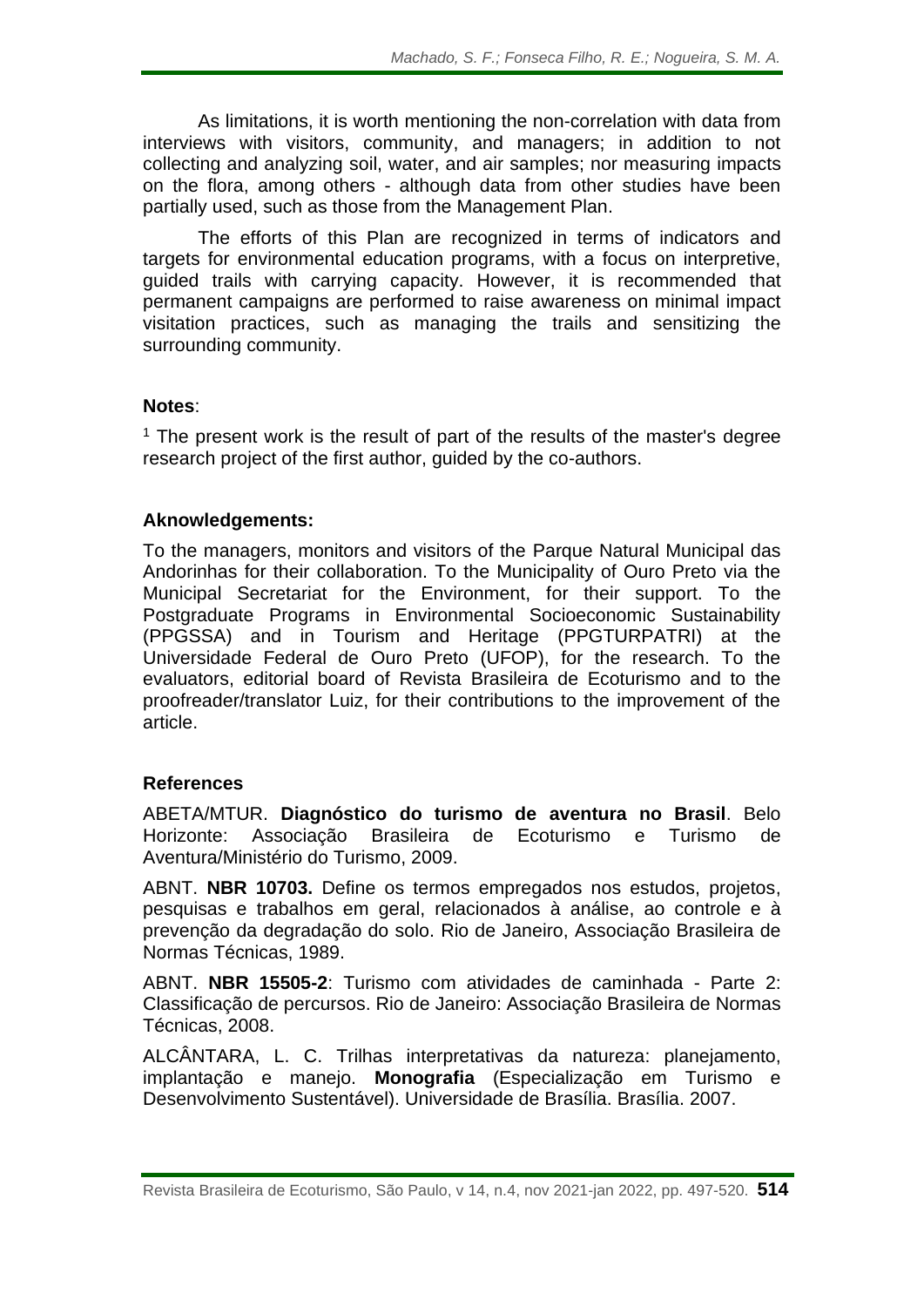*Public use and conservation of trails at the Parque Natural Municipal das Andorinhas, Ouro Preto, Brazil*

ALTA MONTANHA. **O Parque das Andorinhas**. 2019. Available at: [<https://altamontanha.com/o-parque-das-andorinhas/>](https://altamontanha.com/o-parque-das-andorinhas/). Access on Jul. 8<sup>th</sup> 2021.

ALVARENGA, M. I. N.; SOUZA, J. A. **Atributos do solo e o impacto ambiental**. Lavras: Fundação de Apoio ao Ensino, pesquisa e extensão. Universidade Federal de Lavras, 1998.

ANDRADE, W. J. Implantação e manejo de trilhas. *In*: MITRAUD, S. (ed.). **Manual de Ecoturismo de Base Comunitária**: ferramentas para um manejo responsável. Brasília: Editora WWF Brasil, 2003. p. 247-259.

ATTANASIO, C. M. **Manual técnico**: restauração e monitoramento da mata ciliar e da reserva legal para a certificação agrícola - conservação da biodiversidade na cafeicultura. Piracicaba, SP: Imaflora, 2008.

BALMFORD, A. BERESFORD, J.; GREEN, J.; NAIDOO, R.; WALPOLE, M.; MANICA, A. A global perspective on trends in nature-based tourism. **Plos Biology**, v. 7, n. 6, p. e1000144, 2009.

BARCELOS, D. C. Efeitos da atividade turística sobre a fauna de mamíferos terrestres em um Parque Nacional brasileiro. **Dissertação** (Mestrado em Ecologia). Universidade de Brasília. Brasília. 2018.

BARROS, M. I. Caracterização da visitação, dos visitantes e avaliação dos impactos ecológicos e recreativos do planalto do Parque Nacional do Itatiaia. **Dissertação** (Mestrado em Engenharia Florestal). Universidade de São Paulo. Piracicaba (SP). 2003.

BRAGA, T. **Pedestrianismo e percursos pedestres**. Açores: Associação Ecológica. 2007.

BRASIL. **Lei nº. 4.771**, de 15 de setembro de 1965. Institui o novo Código Florestal. Brasília: Instituto Brasileiro de Desenvolvimento Florestal, 1965.

BRASIL. **Lei nº 6.938**, de 31 de agosto de 1981. Dispõe sobre a Política Nacional do Meio Ambiente, seus fins e mecanismos de formulação e aplicação, e dá outras providências. Brasília: Governo Federal, 1981.

BRASIL. **Lei nº. 9.985**, de 18 de julho de 2000. Sistema Nacional de Unidades de Conservação da Natureza. Brasília: Ministério do Meio Ambiente, 2000.

CHRISTOFOLETTI, A. "A análise de bacias hidrográficas". In: CHRISTOFOLETTI, A. **Geomorfologia**. São Paulo: Edgard Blücher, EDUSP, 1974.

CHAPE, S.; SPALDING, M.; JENKINS, M. **The world's protected areas**: status, values in the 21st century. San Diego: University of California Press, 2008.

CIFUENTES, M; IZURIETA, A; FARIA, H. H. **Medición de la efectividad de manejo de áreas protegidas**. Gland: WWF/ UICN, 2000.

COSTA, V. C.; TRIANE, B. P; COSTA, N. M. C. Impactos ambientais em trilhas: agricultura × Ecoturismo - um estudo de caso na Trilha do Quilombo (PEPB - RJ). **Revista Brasileira de Ecoturismo**, v. 1, n. 1, p. 84-113, 2008.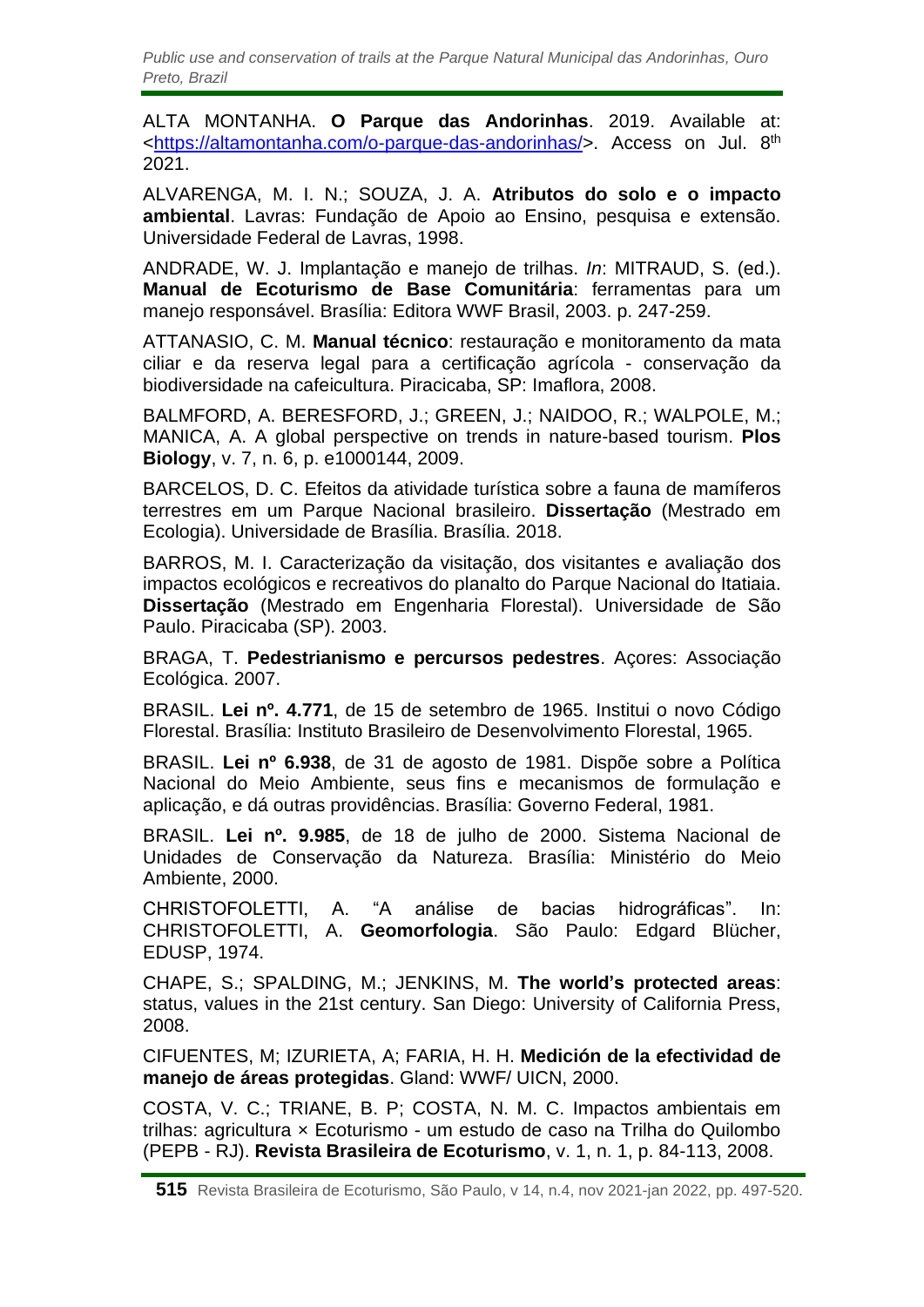DETONI, H.; FONSECA FILHO, R. E. Potencial do Parque Natural Municipal das Andorinhas, Ouro Preto (MG) para o Geoturismo. **Turismo, Visão e Ação**, v. 23, n. 2, p. 350-375, 2021.

DIAS, R. **Turismo sustentável e meio ambiente**. São Paulo: Atlas, 2012.

EISENLOHR, P. V.; MEYER, L.; MIRANDA, P. L. S.; REZENDE, V. L.;

SARMENTO, C.D.; MOTA, T.J.R.C.; GARCIA, L.C.; MELO, M.M.R.F. Trilhas e seu papel ecológico: o que temos aprendido e quais as perspectivas para a restauração de ecossistemas? **Hoehnea**, v. 40, n. 3, p. 407-418.

EMBRAPA. **Manual de métodos de análise de solo**. Rio de Janeiro: Empresa Brasileira de Pesquisa Agropecuária, 1997.

FERREIRA, A. C.; SALVIO, G. M. M.; VALLEJO, L. R.; FIGUEIREDO, M. do A. Indicadores geoecológicos como subsídio ao planejamento e uso de trilhas: estudo de caso das trilhas da Floresta Nacional de Ritápolis – Minas Gerais. **Revista Eletrônica Uso Público em Unidades de Conservação**, v. 8, n. 12, p. 27-38, 2020.

FERREIRA, L. V. *et al.* **Áreas protegidas ou espaços ameaçados**. Informe sobre o grau de implementação e vulnerabilidade das unidades de conservação brasileiras. Brasília: WWF, 1999.

GIATTI, L. L. Ecoturismo e impactos ambientais na região de Iporanga – Vale do Ribeira. **Tese** (Doutorado em Saúde Pública). Universidade de São Paulo. São Paulo. 2004.

GIL, A.C. **Métodos e técnicas de pesquisa social**. 6. ed. São Paulo: Atlas, 2008.

GODOY, A. M. G. **Ecodesenvolvimento – Evolução Histórica**. 2009. Available at:

[<http://amaliagodoy.blogspot.com/2007/09/ecodesenvolvimento](http://amaliagodoy.blogspot.com/2007/09/ecodesenvolvimento-histria.html)[histria.html>](http://amaliagodoy.blogspot.com/2007/09/ecodesenvolvimento-histria.html). Access on Jul. 8<sup>th</sup> 2021.

GUALTIERI-PINTO, L; OLIVEIRA, F. F.; ALMEIDA-ANDRADE, M.; PEDROSA, H. F.; SANTANA, W. A.; FIGUEIREDO, M. A. Atividade Erosiva em Trilhas de Unidades de Conservação: Estudo de Caso no Parque Nacional da Serra do Cipó, Minas Gerais, Brasil. **Revista E-scientia**, v. 1, n. 1, p. 1-16, 2008.

GUIMARÃES, S. T. Trilhas Interpretativas e Vivências na Natureza: Reconhecendo e reencontrando nossos eles com a paisagem. **Anais** do I Congresso Brasileiro de Planejamento e Manejo de Trilhas. Rio de Janeiro: UERJ, 2006.

GUIMARÃES, T. O.; MARIANO, G. Uso de Trilhas como Estratégia de Geoconservação. **Anuário do Instituto de Geociências** – UFRJ, v. 38, n. 1, p. 40-53, 2015.

IBGE. **Manual técnico de pedologia**. Brasília: Instituto Brasileiro de Geografia e Estatística, 2015.

IBGE. **Vocabulário básico de recursos naturais e meio ambiente**. Rio de Janeiro: Instituto brasileiro de Geografia e Estatística, 2004.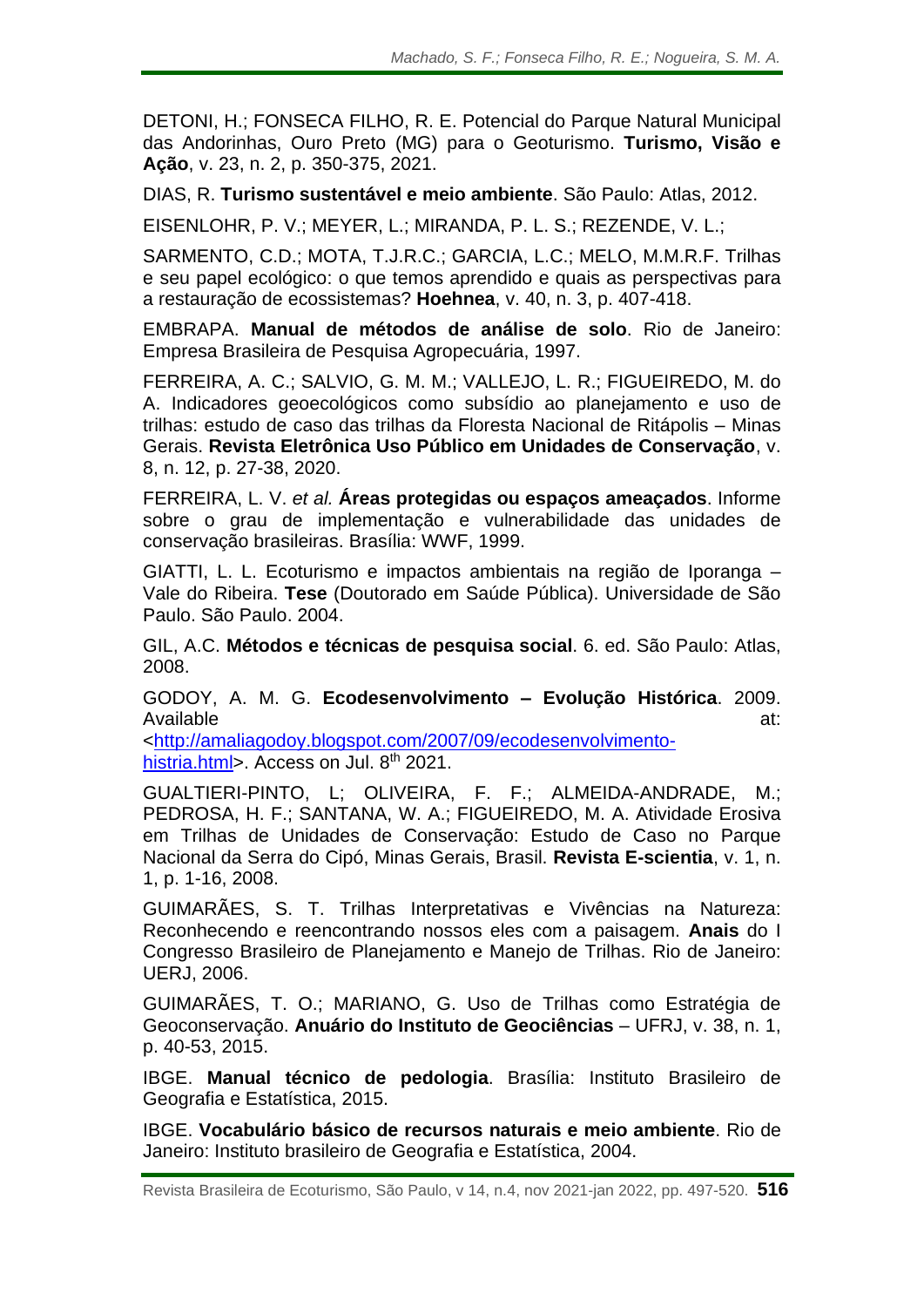ICMBio. **Manual de sinalização de trilhas**. Brasília: Instituto Chico Mendes de Conservação da Biodiversidade, 2018.

IEF. **Zoneamento Ecológico da área de proteção ambiental estadual Cachoeira das Andorinhas, Ouro Preto, MG**. Viçosa, MG: Instituto Estadual de Florestas/Universidade Federal de Viçosa, 2005.

KNIGHT, R. L. Forest fragmentation and outdoor recreation in the southern Rocky Mountains. *In*: KNIGHT, R. L.; SMITH, F. W.; ROMME, W. H.; BUSKIRK, S. W. (Eds.) **Forest fragmentation in the Southern Rocky Mountains.** Boulder, CO: University Press of Colorado. 2000. p.135-153.

KROEFF, L. L. Contribuição metodológica ao planejamento de trilhas ecoturísticas no Parque Nacional da Serra dos Órgãos (PARNASO), RJ. **Dissertação** (Mestrado em Geologia). Universidade Federal do Rio de Janeiro. Rio de Janeiro. 2010.

LAKATOS, Eva Maria. **Fundamentos de metodologia científica**. 5. ed. São Paulo: Atlas 2003.

LEUNG, Y. F.; MARION, J. L. Recreation impacts and management in wilderness: a state-of-knowledge review. **USDA Forest Service Proceedings**, v. 5, p.23-48, 2020.

LEUNG, Y. F.; PICKERING, C.; COLE, D. N. Informal trails and fragmentation effects: A conceptual and research overview. **MMV**, Stockholm, p. 358-359, 2012.

LECHNER, L. **Planejamento, implantação e manejo de trilhas em Unidades de Conservação**. Curitiba: Fundação Boticário de Proteção à Natureza, 2006.

LEMOS, P. (org.). **Água e cultura**: inventário de fontes de água da região de Ouro Preto. Ouro Preto: Livraria e Editora Graphar, 2015.

MACHADO, S. F. Caracterização dos visitantes e percepção de impacto ambiental em duas unidades de conservação de Ouro Preto - MG. 2013. **Monografia** (Bacharelado em Turismo). Escola de Direito, Turismo e Museologia – UFOP, Ouro Preto, 2013.

MAGRO, T. C. Impactos do uso público em uma trilha no planalto do Parque Nacional de Itatiaia. 1999. **Tese** (Doutorado em Engenharia Ambiental). Escola de Engenharia de São Carlos – USP, São Carlos, 1999.

MARCONDES, A. L. S., RIONDET-COSTA, D. R. T., MACHADO, G. O., FLORÊNCIO, G. W. L., ALVES, G. P., NEVES, J. A., SANTOS, K. B., GEJIMA JUNIOR, M. Y., FERNADES, N. B., DIAS PONS, N. A., BENASSI, R. B. Bioma Cerrado: fragilidades e potencialidades socioambientais de um projeto de trilha no Parque Nacional Serra da Canastra. **Revista Brasileira de Geografia Física**, v. 13, n. 6, 2978-2991, 2020.

MARION, J. L.; LEUNG, Y.-F. Indicators and protocols for monitoring impacts of formal and informal trails in protected areas. **Journal of Tourism and Leisure Studies**, v. 17, n. 2, p. 215-236, 2011.

**<sup>517</sup>** Revista Brasileira de Ecoturismo, São Paulo, v 14, n.4, nov 2021-jan 2022, pp. 497-520.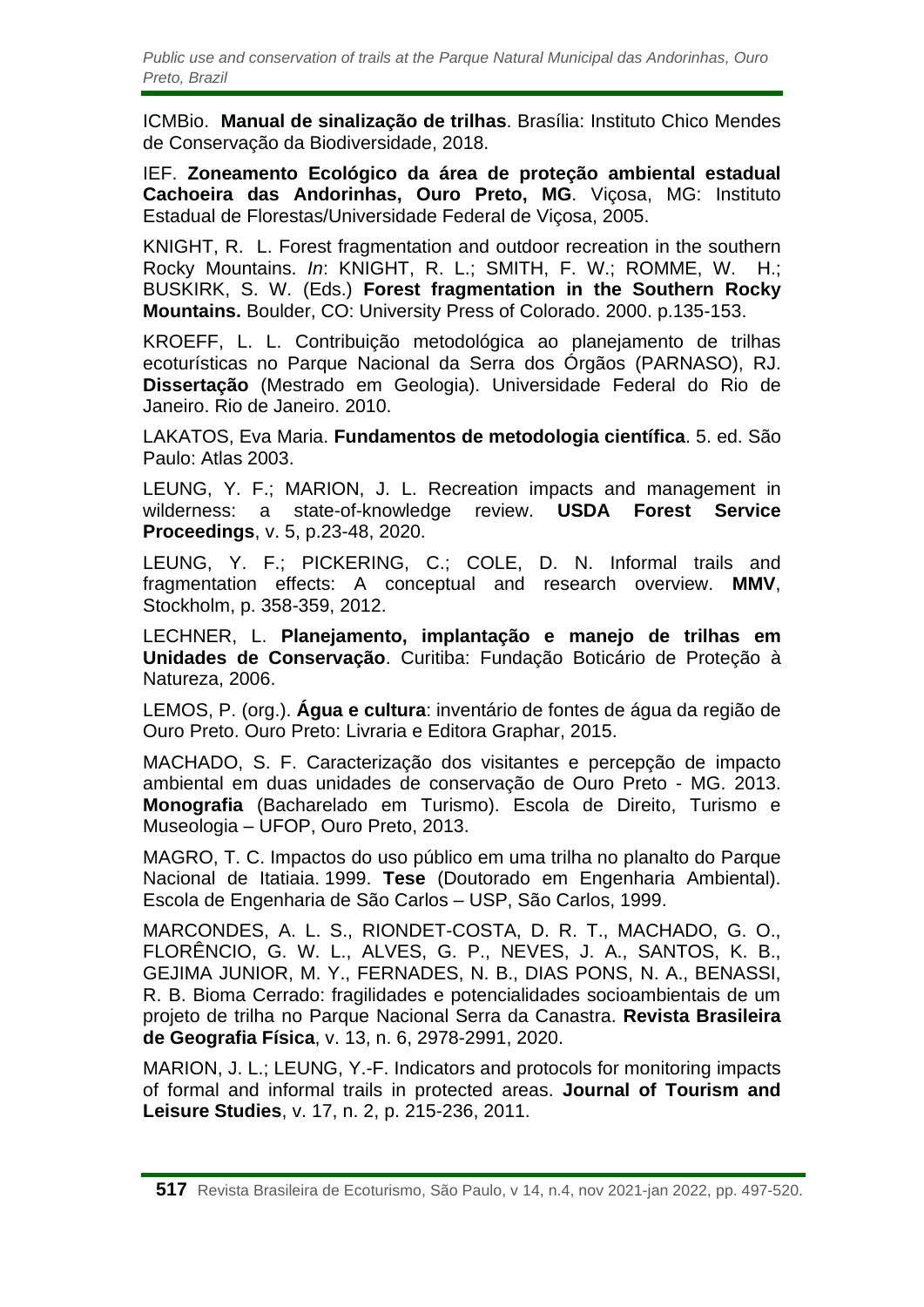MARION, J. L.; LEUNG, Y.-F. Trail resource impacts and an examination of alternative assessment techniques. **Journal of Park and Recreation Administration**, v. 19, p. 17-37, 2001.

MARTINELLI, M.; PEDROTTI, F. A cartografia das unidades de paisagem: questões metodológicas. **Revista do Departamento de Geografia**, n. 14, p. 39-46, 2001.

MARTINEZ, J. H. I. A.; GONÇALVES, G. M.; OLIVEIRA, M. H. S.; CRUZ, E. F. Avaliação da vulnerabilidade à erosão das trilhas do Parque Estadual do Rio Preto – MG. In: H. PAPROCKI; J. H. I. A. MARTINEZ (Orgs.). **Parque estadual do Rio Preto, geografia e diversidade**. Curitiba: Appris, 2020.

MIKHAILOVA, I. Sustentabilidade: evolução dos conceitos teóricos e os problemas da mensuração prática. **Revista Economia e Desenvolvimento**, n. 16, p. 1-20, 2004.

MILARÉ, E. **Direito do Ambiente**: a gestão ambiental em foco. São Paulo: Editora Revista dos Tribunais, 2011.

MILLER, R. K. **Planificación de Parques Nacional para el ecodesarrollo en América Latina.** Madrid: Fundación para la Ecología y el Medio Ambiente, 1980.

MORA FILHO, P.S.; RUAS, L.M.S. As contribuições da geomorfologia ambiental no campo do turismo rural: a descrição paisagística como recurso metodológico para o planejamento turístico. **Saber Acadêmico**, n. 5, p. 40- 49, 2008.

MORAIS, F. M. *et al*. Ecoturismo em comunidades rurais: uma proposta para o desenvolvimento econômico, cultural e social na associação Barra do Saco, Codó – MA. **Anais** do VII CONNEPI - Congresso Norte Nordeste de Pesquisa e Inovação, Palmas (TO), 2012.

MYR. **Plano de Manejo do Parque Natural Municipal das Andorinhas**. Belo Horizonte: Myr Projetos Sustentáveis/CBH Rio das Velhas, 2017. Available at:

[<https://cdn.agenciapeixevivo.org.br/arquivos/images/subcomites/projetos/pl](https://cdn.agenciapeixevivo.org.br/arquivos/images/subcomites/projetos/planomanejo/145_DIAGNOSTICO_PLANO_MANEJO_R26_170313.pdf) [anomanejo/145\\_DIAGNOSTICO\\_PLANO\\_MANEJO\\_R26\\_170313.pdf>](https://cdn.agenciapeixevivo.org.br/arquivos/images/subcomites/projetos/planomanejo/145_DIAGNOSTICO_PLANO_MANEJO_R26_170313.pdf). Access on Jul. 8<sup>th</sup> 2021.

NUNES, R. Análise dos aspectos geológicos-geotécnicos das rochas dos setores de escalada no Parque das Andorinhas em Ouro Preto - MG. **Monografia** (Graduação em Engenharia Geológica). Universidade Federal de Ouro Preto. Ouro Preto. 2021.

OLIVEIRA, E. **Caderno técnico de percursos pedestres**. Vila Nova de Cerveira, 2007.

OMS. **Relatório de avaliação sobre as condições ambientais de saúde na Europa**. 2012. Available at: [<http://www.euro.who.int/en/health](http://www.euro.who.int/en/health-topics/environment-and-health/noise/data-and-statistics)[topics/environment-and-health/noise/data-and-statistics>](http://www.euro.who.int/en/health-topics/environment-and-health/noise/data-and-statistics). Access on Jul. 8<sup>th</sup> 2021.

OMT. **Introdução ao Turismo**. Trad. Dolores Martins Rodriguez Córner. São Paulo: Organização Mundial de Turismo/Roca, 2001.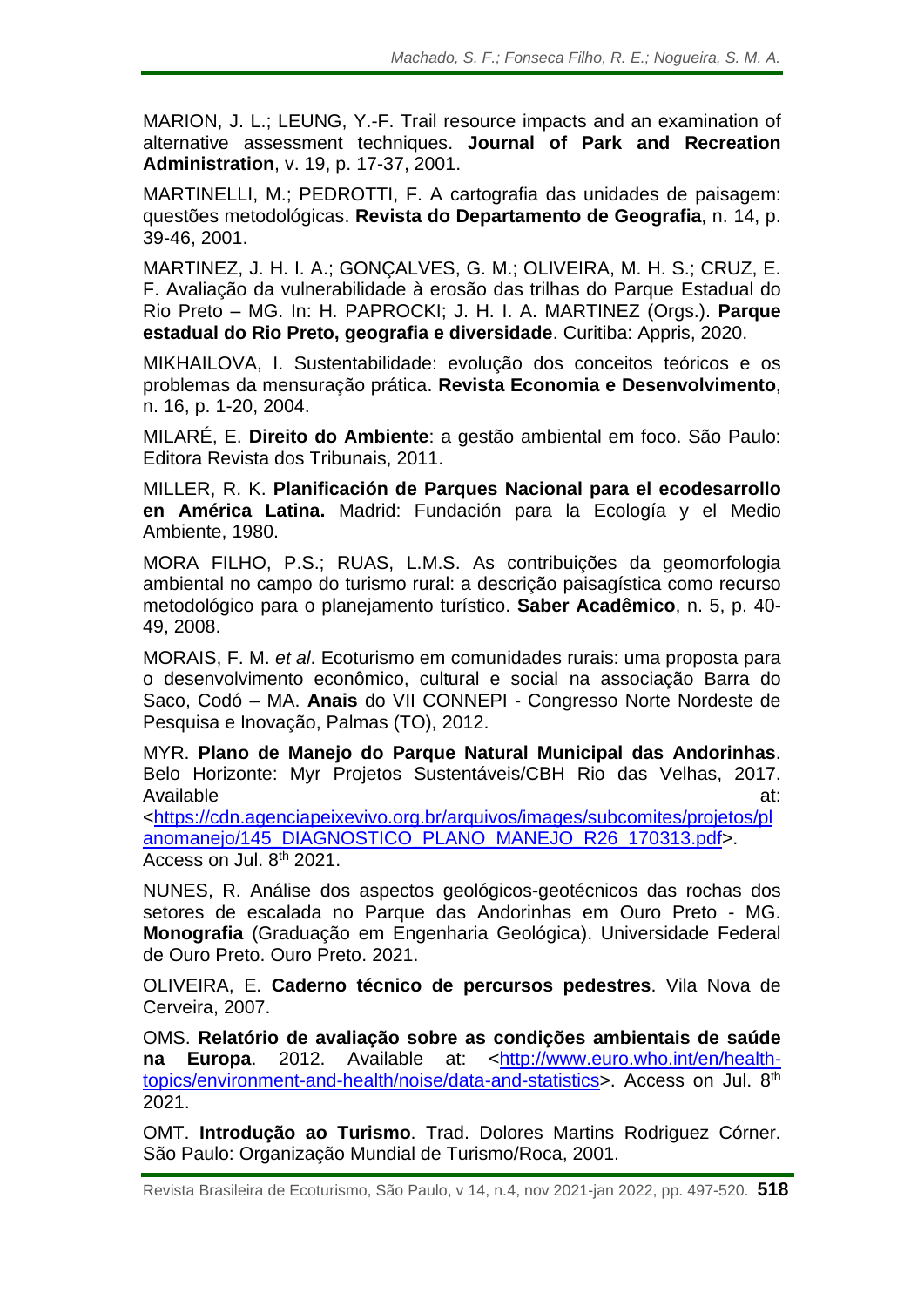OURO PRETO. **Lei nº 305**, de 30 de dezembro de 1968. Dispõe sobre a criação de Parque. Ouro Preto: Câmara Municipal de Ouro Preto, 1968.

OURO PRETO. **Lei nº 69**, de 21 de julho de 2005. Altera a Lei 305/68 que cria o Parque Municipal da Cachoeira das Andorinhas do município de Ouro Preto, acrescenta dispositivos e dá outras providências. Ouro Preto: Câmara Municipal de Ouro Preto, 2005.

PAIVA, A. C.; FRANÇA, T. L. Trilha interpretativas reconhecendo os elos com a Educação Física. **Revista Brasileira de Ciências e Esporte**, v. 28, n. 3, p. 109-124, 2007.

PEREIRA, T. F. CAMPOS, J. O.; PEREIRA, M. R. dos S.; LIMA, V. R. P. de. Ecoturismo e os impactos ambientais no Parque Estadual Mata do Pau-Ferro, Areia, Paraíba. **GEOTemas**, v. 9, n. 1, p. 128-143, 2019.

PORTAL ANDORINHAS. **Mapa**. 2021. Available at: [<https://andorinhas.eco.br/acesse/>](https://andorinhas.eco.br/acesse/). Access on Jul. 8<sup>th</sup> 2021.

ROCHA, L. G. M.; DRUMMOND, J. A.; GANEM, R. S. Parques Nacionais Brasileiros: problemas fundiários e alternativas para a sua resolução. **Revista Sociologia Política**, v. 18, n. 36, p. 205-226, 2010.

ROCHA, M. B.; GOMES, S. B. V.; ROCHA, R. O.; PASSERI, M. G. Identificação de impactos ambientais relacionados à visitação pública no Parque Nacional da Tijuca: o caso da trilha do Estudante. **Revista Tecnologia e Sociedade**, v. 16, n. 39, p. 1-19, 2020.

RODRIGUES, R. R.; GANDOLFI, S. Conceitos, tendências e ações para recuperação de Florestas ciliares. *In:* RODRIGUES, R. R.; LEITÃO FILHO, R. F. **Matas Ciliares**: conservação e recuperação. 2 ed. São Paulo: Editora da Universidade de São Paulo: Fapesp, 2001. p. 235-247.

RONCERO-SILES, M.F. Modelagem espacial para atividades de visitação pública em áreas naturais. **Dissertação** (Mestrado em Geografia). Universidade de São Paulo. São Paulo. 2003.

RUSCHMANN, D. **Turismo e planejamento sustentável**: a proteção do meio ambiente. Campinas, SP: Papirus, 1997.

SALVATI, S. S. **Trilhas:** conceitos, técnicas de implantação e impactos. 2003. Available at: [<http://ecosfera.sites.uol.com.br/trilhas.htm>](http://ecosfera.sites.uol.com.br/trilhas.htm). Access on Jul. 8<sup>th</sup> 2021.

SANTANA, A. **Antropologia do Turismo**: analogias, encontros e relações. São Paulo: Aleph, 2009.

SILVA, F. dos S. Os caminhos de Vila Rica no século XVIII: as rotas pela Serra de Ouro Preto. **Monografia** (Tecnólogo em Conservação e Restauro). Instituto Federal de Minas Gerais. Ouro Preto. 2016.

SILVA, G. G. L. da. Classificação do grau de dificuldade de trilhas: uso de geotecnologias na elaboração de um modelo aplicado no Parque Nacional do Itatiaia. **Dissertação** (Mestrado em Turismo). Universidade de São Paulo. São Paulo. 2016.

**<sup>519</sup>** Revista Brasileira de Ecoturismo, São Paulo, v 14, n.4, nov 2021-jan 2022, pp. 497-520.